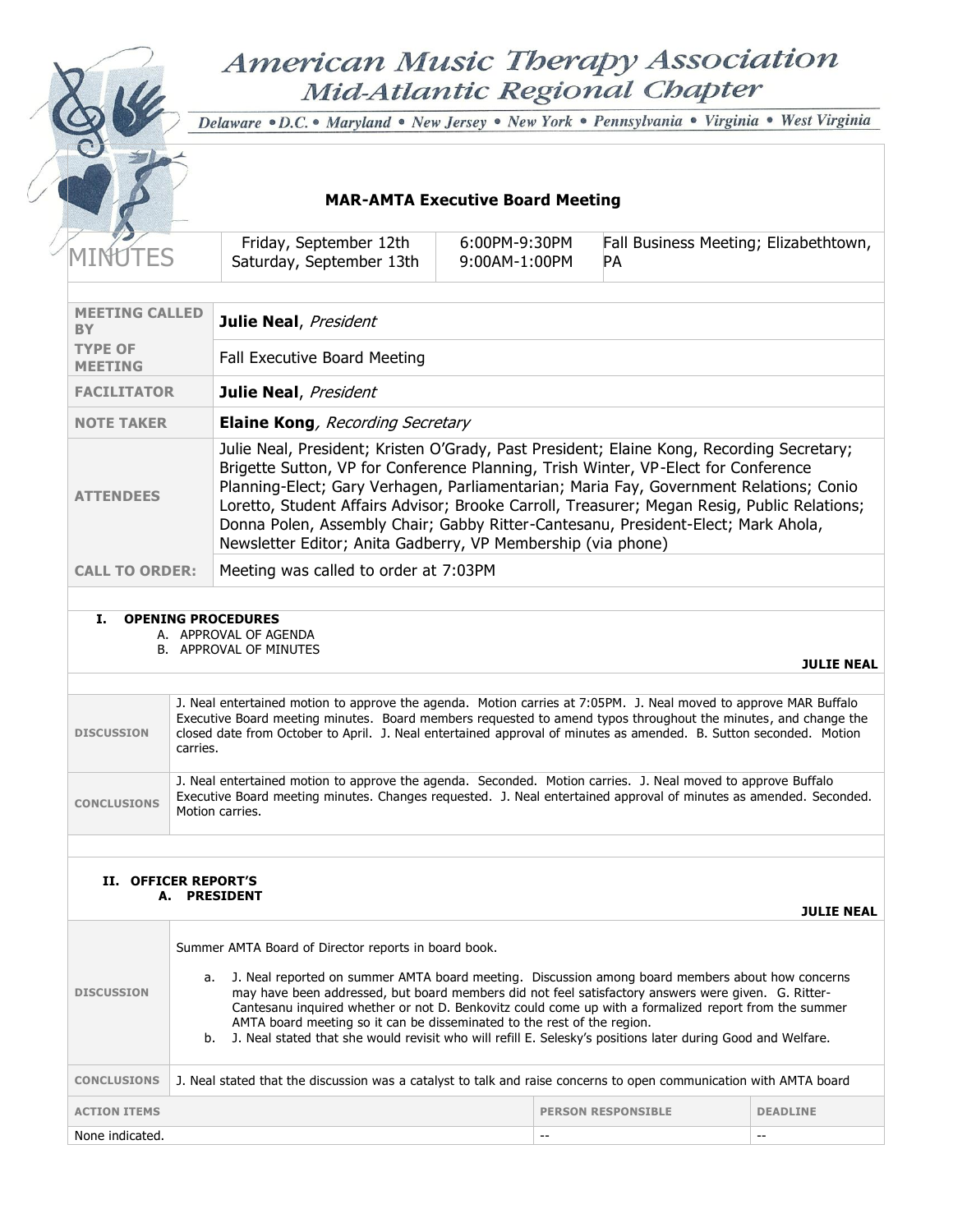| В.                                                                               | <b>PRESIDENT-ELECT</b>                                                                                                                                                                                                                                                                                                                                                                                                                                                                                                                                                                                                                                                                                                                                                                                                                                                                                                                                                                                                                                                                                                                        |                           |                               |  |
|----------------------------------------------------------------------------------|-----------------------------------------------------------------------------------------------------------------------------------------------------------------------------------------------------------------------------------------------------------------------------------------------------------------------------------------------------------------------------------------------------------------------------------------------------------------------------------------------------------------------------------------------------------------------------------------------------------------------------------------------------------------------------------------------------------------------------------------------------------------------------------------------------------------------------------------------------------------------------------------------------------------------------------------------------------------------------------------------------------------------------------------------------------------------------------------------------------------------------------------------|---------------------------|-------------------------------|--|
|                                                                                  |                                                                                                                                                                                                                                                                                                                                                                                                                                                                                                                                                                                                                                                                                                                                                                                                                                                                                                                                                                                                                                                                                                                                               |                           | <b>GABBY RITTER-CANTESANU</b> |  |
|                                                                                  | G. Ritter-Cantesanu stated that she is working on making communication to go more smoothly between MAR<br>a.<br>and Maryland, Virginia and New Jersey. VA agreed that they should be affiliated officially with MAR-AMTA; G.<br>Verhagen stated that Virginia association is affiliated already. New Jersey declines non-profit status.<br>Maryland is in the process of changing their bylaws. G. Ritter-Cantesanu stated that M. Fay will differentiate<br>between state task force vs. state association during Government Relations report.<br>Constitution Bylaws. G. Ritter-Cantesanu revisited a proposed bylaws change to Article 1, Section 3<br>b.<br>(Membership) that was voted down by membership at the Buffalo regional conference. (The original bylaw<br>and proposed change that was voted down by membership are below). G. Ritter-Cantesanu recommended<br>that we do not change this bylaw due to advising from Annette Whitehead-Pleaux who stated that there will<br>be a change of AMTA membership categories soon and it would solve this problem. So it was recommended<br>that no change be proposed at this time. |                           |                               |  |
|                                                                                  | <b>Article I - Membership</b>                                                                                                                                                                                                                                                                                                                                                                                                                                                                                                                                                                                                                                                                                                                                                                                                                                                                                                                                                                                                                                                                                                                 |                           |                               |  |
| <b>DISCUSSION</b>                                                                | <b>CURRENT:</b><br>Section 3. Only professional members in good standing, student members who have been professional<br>members but have returned to graduate school and student status, and Honorary Life Members who are<br>eligible for professional membership may hold office or vote.<br><b>PROPOSED:</b><br>Section 3. Only professional members in good standing, student members who have been professional                                                                                                                                                                                                                                                                                                                                                                                                                                                                                                                                                                                                                                                                                                                          |                           |                               |  |
|                                                                                  | members but have returned to graduate school and student status, and Honorary Life Members who are<br>eligible for professional membership may hold office or and vote.                                                                                                                                                                                                                                                                                                                                                                                                                                                                                                                                                                                                                                                                                                                                                                                                                                                                                                                                                                       |                           |                               |  |
|                                                                                  | G. Ritter-Cantesanu reported on the state of Virginia. Virginia had an annual planning meeting on October 18,<br>c.<br>and will have a CMTE in the spring. Virginia's regional network is growing.<br>d. G. Ritter-Cantesanu updated about the state of Maryland. An ethical concern for the state of Maryland was<br>brought to the board for discussion.<br>e. G. Ritter-Cantesanu stated that New Jersey had no updates, except that they were seeking more information<br>for non-profit status.<br>G. Ritter-Cantesau requested that board members update their handbooks before upcoming regional<br>f.<br>conference, a copy of all positions by the end of their term. Board members discussed where the final<br>handbooks will be stored, such as on Google Drive or on the website in an members only section. G. Ritter-<br>Cantesanu stated that if handbooks are public, e-mail usernames and passwords should be taken away. J.<br>Neal proposed that one board member should have usernames and passwords of all board member e-mail<br>accounts.                                                                             |                           |                               |  |
| <b>CONCLUSIONS</b>                                                               | Discussion will continue about membership status. Reminder for board member handbooks to be updated, and board<br>member e-mail account information will be compiled.                                                                                                                                                                                                                                                                                                                                                                                                                                                                                                                                                                                                                                                                                                                                                                                                                                                                                                                                                                         |                           |                               |  |
| <b>ACTION ITEMS</b>                                                              |                                                                                                                                                                                                                                                                                                                                                                                                                                                                                                                                                                                                                                                                                                                                                                                                                                                                                                                                                                                                                                                                                                                                               | <b>PERSON RESPONSIBLE</b> | <b>DEADLINE</b>               |  |
|                                                                                  | Change that VA association is affiliated with MAR-AMTA.                                                                                                                                                                                                                                                                                                                                                                                                                                                                                                                                                                                                                                                                                                                                                                                                                                                                                                                                                                                                                                                                                       | G. Ritter-Cantesanu       | $\sim$ $\sim$                 |  |
|                                                                                  | Come up with timeline and outline for communication with state associations.                                                                                                                                                                                                                                                                                                                                                                                                                                                                                                                                                                                                                                                                                                                                                                                                                                                                                                                                                                                                                                                                  | G. Ritter-Cantesanu       | $\sim$ $\sim$                 |  |
| Update bylaws.                                                                   |                                                                                                                                                                                                                                                                                                                                                                                                                                                                                                                                                                                                                                                                                                                                                                                                                                                                                                                                                                                                                                                                                                                                               | G. Ritter-Cantesanu       | $\sim$ $\sim$                 |  |
|                                                                                  | Policy for recovery of e-mail accounts.                                                                                                                                                                                                                                                                                                                                                                                                                                                                                                                                                                                                                                                                                                                                                                                                                                                                                                                                                                                                                                                                                                       | G. Ritter-Cantesanu       | $\overline{\phantom{a}}$      |  |
|                                                                                  | Obtain usernames and passwords of all board members.                                                                                                                                                                                                                                                                                                                                                                                                                                                                                                                                                                                                                                                                                                                                                                                                                                                                                                                                                                                                                                                                                          | E. Kong                   | $\overline{a}$                |  |
|                                                                                  | Update handbooks and send to G. Ritter-Cantesanu.                                                                                                                                                                                                                                                                                                                                                                                                                                                                                                                                                                                                                                                                                                                                                                                                                                                                                                                                                                                                                                                                                             | All board members         | Before MAR<br>Conference      |  |
|                                                                                  | <b>C. PAST PRESIDENT</b>                                                                                                                                                                                                                                                                                                                                                                                                                                                                                                                                                                                                                                                                                                                                                                                                                                                                                                                                                                                                                                                                                                                      |                           | <b>KRISTEN O'GRADY</b>        |  |
| <b>DISCUSSION</b>                                                                | K. O'Grady stated that there two members to voted into Nomination Committee - Mark Ahola and Lee Morris. M.<br>а.<br>Ahola excused himself for the vote. J. Neal entertained a motion to vote M. Ahola and L. Morris into Nominations<br>committee. K. O'Grady motioned. B. Sutton seconded. Motion approved.<br>K. O'Grady and M. Ahola will meet to review electronic voting procedures. Plan to include an opt out question<br>b.<br>for students that are professionals vs. never were a professional.                                                                                                                                                                                                                                                                                                                                                                                                                                                                                                                                                                                                                                    |                           |                               |  |
| <b>CONCLUSIONS</b>                                                               | None.                                                                                                                                                                                                                                                                                                                                                                                                                                                                                                                                                                                                                                                                                                                                                                                                                                                                                                                                                                                                                                                                                                                                         |                           |                               |  |
| <b>ACTION ITEMS</b>                                                              | <b>PERSON RESPONSIBLE</b><br><b>DEADLINE</b>                                                                                                                                                                                                                                                                                                                                                                                                                                                                                                                                                                                                                                                                                                                                                                                                                                                                                                                                                                                                                                                                                                  |                           |                               |  |
| Review electronic voting procedures.<br>K. O'Grady and M. Ahola<br>$\sim$ $\sim$ |                                                                                                                                                                                                                                                                                                                                                                                                                                                                                                                                                                                                                                                                                                                                                                                                                                                                                                                                                                                                                                                                                                                                               |                           |                               |  |
|                                                                                  |                                                                                                                                                                                                                                                                                                                                                                                                                                                                                                                                                                                                                                                                                                                                                                                                                                                                                                                                                                                                                                                                                                                                               |                           |                               |  |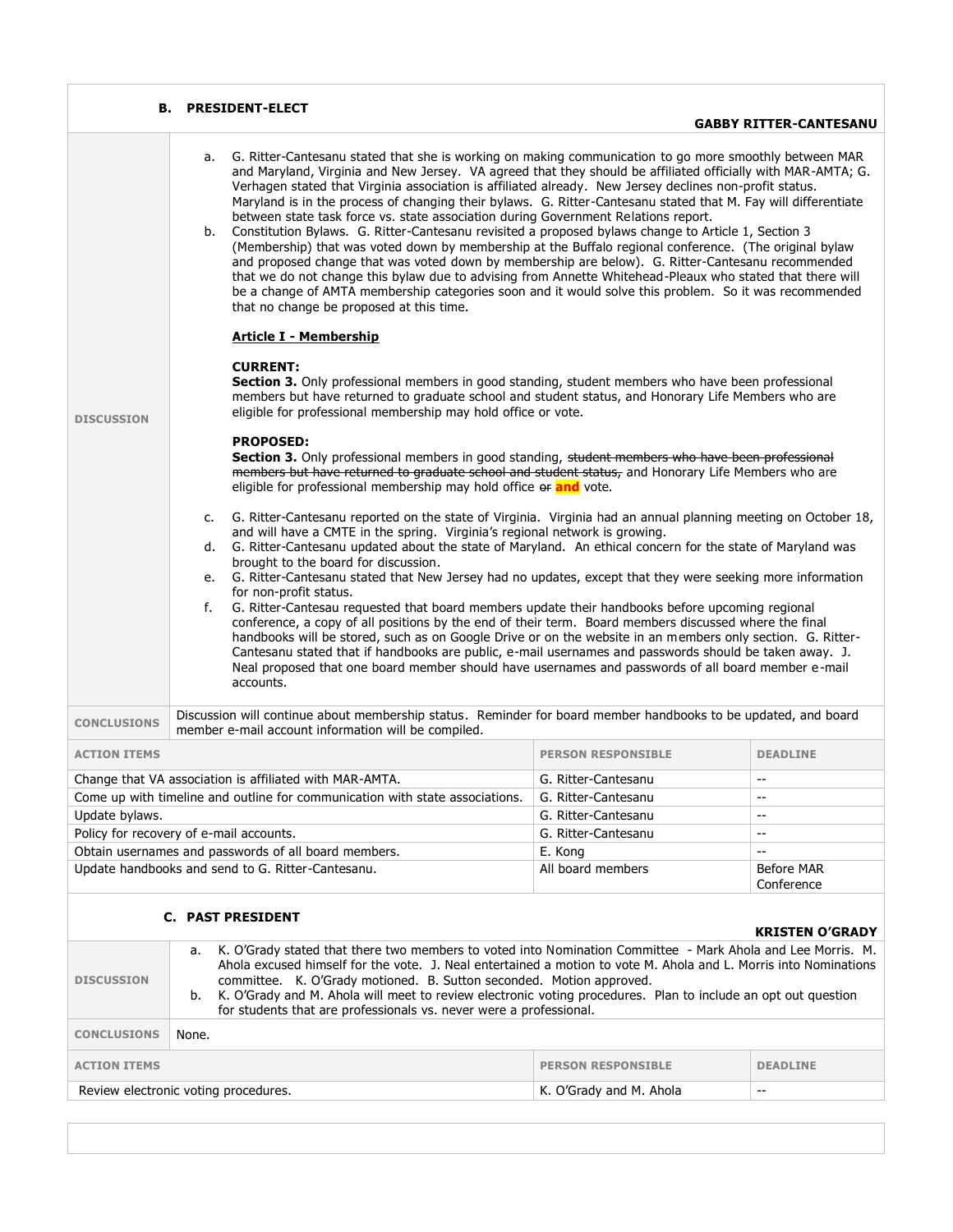|                                                                 | <b>D. ARCHIVIST</b>                                                                                                                                                                                                                                                                                                                                                                                                                 |                          | <b>JULIE NEAL PHIL MAUSKAPF</b> |
|-----------------------------------------------------------------|-------------------------------------------------------------------------------------------------------------------------------------------------------------------------------------------------------------------------------------------------------------------------------------------------------------------------------------------------------------------------------------------------------------------------------------|--------------------------|---------------------------------|
| <b>DISCUSSION</b>                                               | J. Neal stated that P. Mauskapf continues to receive items for the archives as they come in and archives them. M. Resig<br>proposed a question whether or not archives should go on the website as World Federation for Music Therapy does so.<br>Board members discussed the benefits of having members have access to the archives. J. Neal proposed that P.<br>Mauskapf should be included in the website planning conversation. |                          |                                 |
| <b>CONCLUSIONS</b>                                              | P. Mauskapf will be included into website planning conversation to see whether or not archives should be put on the<br>website.                                                                                                                                                                                                                                                                                                     |                          |                                 |
| <b>PERSON RESPONSIBLE</b><br><b>ACTION ITEMS</b>                |                                                                                                                                                                                                                                                                                                                                                                                                                                     | <b>DEADLINE</b>          |                                 |
| Decide whether or not archives will be included on the website. |                                                                                                                                                                                                                                                                                                                                                                                                                                     | M. Resig and P. Mauskapf | Before website<br>launch        |

|                                                                     | E. HISTORIAN                                                                                  |  | <b>JULIE NEAL FOR LILLIAN EYRE</b> |
|---------------------------------------------------------------------|-----------------------------------------------------------------------------------------------|--|------------------------------------|
| <b>DISCUSSION</b>                                                   | L. Eyre continues to figure out her new role, and obtaining individuals for video interviews. |  |                                    |
| <b>CONCLUSIONS</b>                                                  | None.                                                                                         |  |                                    |
| <b>PERSON RESPONSIBLE</b><br><b>ACTION ITEMS</b><br><b>DEADLINE</b> |                                                                                               |  |                                    |
| Seek out individuals for video interviews.<br>L. Eyre               |                                                                                               |  | --                                 |

|                     | <b>F. VP FOR CONFERENCE PLANNING</b>                                                                                                                                                                                                                                                                                                                                                                                                                                                                                                                                                                                                                                                                                                                                                                                                                                                                                                                                                                                                                                                                                                                                                                                                                                                                                                                                                                                                                                                                                                                                                                                                                                                                                                                                                                                                                                                                                                                                                                                                                                                                                                                                                                                                                                                                                                                                                                                                                                                                                                                                                                                                                                                                                                                                                                                                                                                                                                                                                                 |                           |                                      |
|---------------------|------------------------------------------------------------------------------------------------------------------------------------------------------------------------------------------------------------------------------------------------------------------------------------------------------------------------------------------------------------------------------------------------------------------------------------------------------------------------------------------------------------------------------------------------------------------------------------------------------------------------------------------------------------------------------------------------------------------------------------------------------------------------------------------------------------------------------------------------------------------------------------------------------------------------------------------------------------------------------------------------------------------------------------------------------------------------------------------------------------------------------------------------------------------------------------------------------------------------------------------------------------------------------------------------------------------------------------------------------------------------------------------------------------------------------------------------------------------------------------------------------------------------------------------------------------------------------------------------------------------------------------------------------------------------------------------------------------------------------------------------------------------------------------------------------------------------------------------------------------------------------------------------------------------------------------------------------------------------------------------------------------------------------------------------------------------------------------------------------------------------------------------------------------------------------------------------------------------------------------------------------------------------------------------------------------------------------------------------------------------------------------------------------------------------------------------------------------------------------------------------------------------------------------------------------------------------------------------------------------------------------------------------------------------------------------------------------------------------------------------------------------------------------------------------------------------------------------------------------------------------------------------------------------------------------------------------------------------------------------------------------|---------------------------|--------------------------------------|
|                     |                                                                                                                                                                                                                                                                                                                                                                                                                                                                                                                                                                                                                                                                                                                                                                                                                                                                                                                                                                                                                                                                                                                                                                                                                                                                                                                                                                                                                                                                                                                                                                                                                                                                                                                                                                                                                                                                                                                                                                                                                                                                                                                                                                                                                                                                                                                                                                                                                                                                                                                                                                                                                                                                                                                                                                                                                                                                                                                                                                                                      |                           | <b>BRIGETTE SUTTON; TRISH WINTER</b> |
|                     | Report and proposals in Board Book.                                                                                                                                                                                                                                                                                                                                                                                                                                                                                                                                                                                                                                                                                                                                                                                                                                                                                                                                                                                                                                                                                                                                                                                                                                                                                                                                                                                                                                                                                                                                                                                                                                                                                                                                                                                                                                                                                                                                                                                                                                                                                                                                                                                                                                                                                                                                                                                                                                                                                                                                                                                                                                                                                                                                                                                                                                                                                                                                                                  |                           |                                      |
| <b>DISCUSSION</b>   | Provided a summary of the past MAR conference in Buffalo, NY. There was a better conference evaluation<br>a.<br>process. T. Winter stated that responses were good overall with responses from 197 attendees of 500; good<br>feedback on online system and having an award ceremony vs. closing ceremony. B. Sutton stated that<br>information can be easily pulled from the evaluation due to the online system.<br>Board member discussed the new logo sent from the logo committee, including the logo looking outdated and<br>b.<br>wanting it to look more professional for a professional organization. In addition, whether or not to have a<br>theme for future conferences were discussed. M. Resig will begin process of branding of conference logo<br>when the new website is done; this will keep everything more formalized. B. Sutton stated that a new design<br>will need to be voted on; programs and other conference materials will not be printing until December or<br>January so there is time. G. Ritter-Cantesanu suggested on having an e-vote. J. Neal stated it can be voted<br>on at Louisville. B. Sutton will add M. Resig to the conversation of the Logo Committee. No vote will be<br>needed for branding until the future as branding of the logo will not be used for this upcoming conference.<br>Karen Jasko provided proposed fees for upcoming conference. With the exception of the following two items,<br>C.<br>fees and schedule look similar to previous years: (1) vendor fees were lowered by \$10 in comparison to<br>previous years, and (2) eliminated Wednesday night exhibitor set up. B. Sutton requested proposal to be<br>approved. J. Neal opened the floor for discussion. Board members discussed where money for the conference<br>comes from, such as sponsorship and registration. B. Sutton stated biggest income for conference comes from<br>registration. David Ott Pre-Conference Institute was brought up due to past sponsorship. J. Neal<br>recommended removing the Institute as a sponsorship option on the exhibit prospectus as it receives a<br>standing donation from the Ott family each year. J. Neal entertained the motion to amend pre-conference<br>institute. C. Loretto motioned. B. Caroll seconded. Amended the document in motion. J. Neal opened the<br>floor for any further discussion on the document. Document was edited. J. Neal entertained to approve the<br>amended document. O. Thomas motioned. B. Sutton seconded. Motion approved.<br>B. Sutton shared the proposed budget for 2015 Ocean City conference budget. Local committee has access to<br>d.<br>the budget to provide oversight for the conference, especially during transition between local committees. B.<br>Sutton suggested there should be policies and procedures written up for better transition. J. Neal entertained<br>the motion to approve the proposed budget. C. Loretto motioned. Q. Thomas seconded. Motion approved. |                           |                                      |
| <b>CONCLUSIONS</b>  | New transition for registrations and evaluations worked well at the MAR Buffalo Conference. Logo for MAR 2015 conference<br>needs to be edited. Pre-conference institute was removed as a sponsorship option. Proposed budget was approved.                                                                                                                                                                                                                                                                                                                                                                                                                                                                                                                                                                                                                                                                                                                                                                                                                                                                                                                                                                                                                                                                                                                                                                                                                                                                                                                                                                                                                                                                                                                                                                                                                                                                                                                                                                                                                                                                                                                                                                                                                                                                                                                                                                                                                                                                                                                                                                                                                                                                                                                                                                                                                                                                                                                                                          |                           |                                      |
| <b>ACTION ITEMS</b> |                                                                                                                                                                                                                                                                                                                                                                                                                                                                                                                                                                                                                                                                                                                                                                                                                                                                                                                                                                                                                                                                                                                                                                                                                                                                                                                                                                                                                                                                                                                                                                                                                                                                                                                                                                                                                                                                                                                                                                                                                                                                                                                                                                                                                                                                                                                                                                                                                                                                                                                                                                                                                                                                                                                                                                                                                                                                                                                                                                                                      | <b>PERSON RESPONSIBLE</b> | <b>DEADLINE</b>                      |
|                     | M. Resig will assist Logo Committee.                                                                                                                                                                                                                                                                                                                                                                                                                                                                                                                                                                                                                                                                                                                                                                                                                                                                                                                                                                                                                                                                                                                                                                                                                                                                                                                                                                                                                                                                                                                                                                                                                                                                                                                                                                                                                                                                                                                                                                                                                                                                                                                                                                                                                                                                                                                                                                                                                                                                                                                                                                                                                                                                                                                                                                                                                                                                                                                                                                 | B. Sutton and M. Resig    | Before AMTA 2014<br>Conference       |
|                     | Policies and procedures written up to assist in a better transition between<br><b>B.</b> Sutton<br>$\overline{\phantom{m}}$<br>local planning committees.                                                                                                                                                                                                                                                                                                                                                                                                                                                                                                                                                                                                                                                                                                                                                                                                                                                                                                                                                                                                                                                                                                                                                                                                                                                                                                                                                                                                                                                                                                                                                                                                                                                                                                                                                                                                                                                                                                                                                                                                                                                                                                                                                                                                                                                                                                                                                                                                                                                                                                                                                                                                                                                                                                                                                                                                                                            |                           |                                      |

Г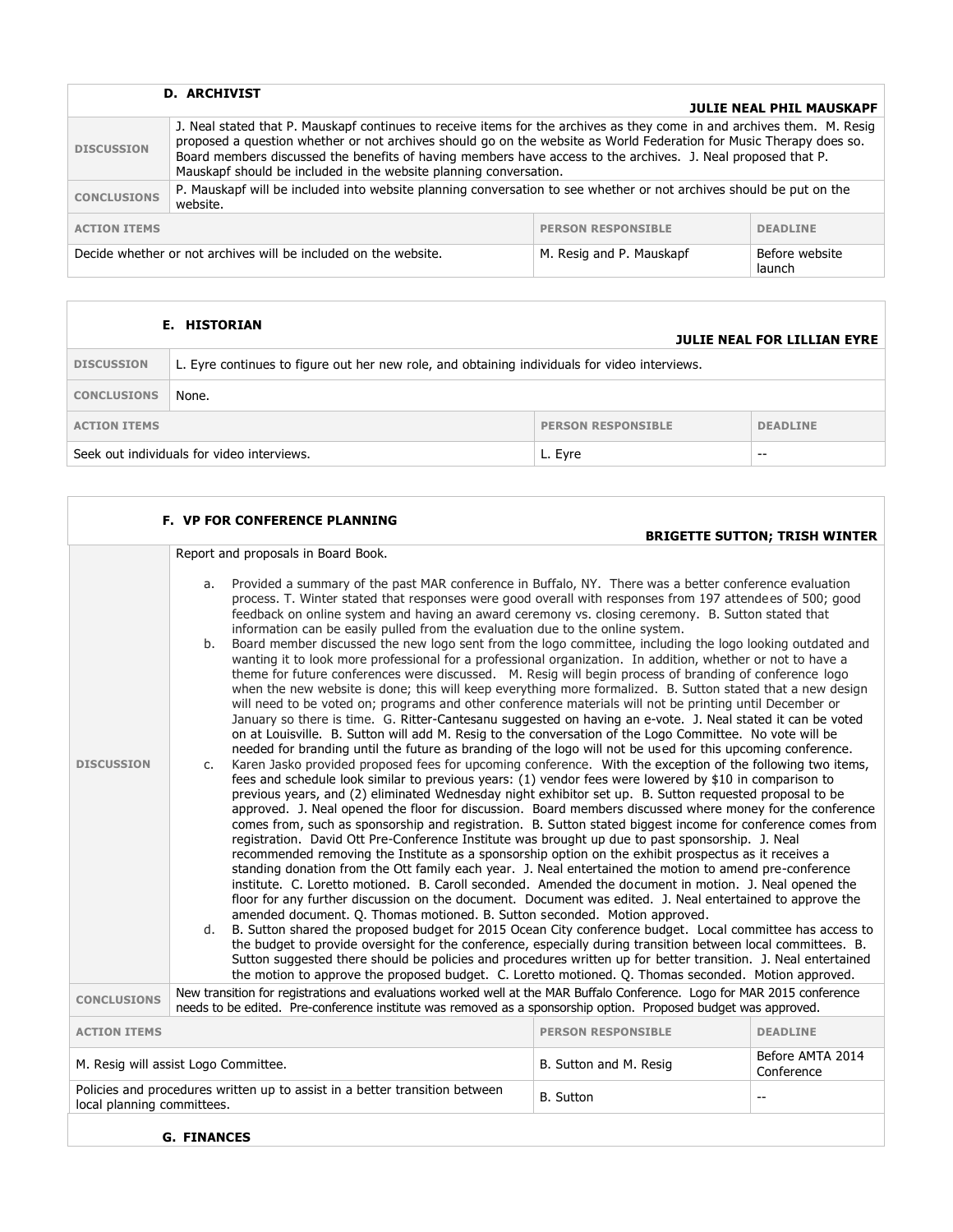|                                                                                 | Report in Board Book                                                                                                                                                                                                                                                                                                                                                                                                                                                                                                                                                                                                                                                                                                                                                                                                                                                                                                                                                                                                                     |                           |                 |  |
|---------------------------------------------------------------------------------|------------------------------------------------------------------------------------------------------------------------------------------------------------------------------------------------------------------------------------------------------------------------------------------------------------------------------------------------------------------------------------------------------------------------------------------------------------------------------------------------------------------------------------------------------------------------------------------------------------------------------------------------------------------------------------------------------------------------------------------------------------------------------------------------------------------------------------------------------------------------------------------------------------------------------------------------------------------------------------------------------------------------------------------|---------------------------|-----------------|--|
|                                                                                 | Budget for Fiscal Year 2014-2015 was voted on and approved in July 2014. There were two proposed changes.<br>a.<br>First proposed change was to add a budget line for Executive Board Election with the budget line of \$135 as it<br>was left out due to confusion of who was responsible for it. Discussion between board members of who would<br>be in charge of the budget line, and it was concluded to be place under Past President, who is part of the<br>Nomination Committee. B. Carroll proposed to create a new budget line with the representative as Past<br>President for the amount of \$135. Second change was to amend the conference profit amount from \$17,797.68<br>to \$14,797.68 in the budget. J. Neal entertained the motion to amend the proposal of the budget. B. Carroll<br>moved to amend the budget as stated on the report. T. Winter seconded. Motion approved to amend the<br>budget.                                                                                                                 |                           |                 |  |
|                                                                                 | <b>Current Account Balances</b><br>$h_{-}$                                                                                                                                                                                                                                                                                                                                                                                                                                                                                                                                                                                                                                                                                                                                                                                                                                                                                                                                                                                               |                           |                 |  |
|                                                                                 | Operating budget: \$106,519.42<br>Conference Acct: \$3,000.00                                                                                                                                                                                                                                                                                                                                                                                                                                                                                                                                                                                                                                                                                                                                                                                                                                                                                                                                                                            |                           |                 |  |
| <b>DISCUSSION</b>                                                               | Passages Account: \$401.51                                                                                                                                                                                                                                                                                                                                                                                                                                                                                                                                                                                                                                                                                                                                                                                                                                                                                                                                                                                                               |                           |                 |  |
|                                                                                 | Student Account: \$\$8,448.89                                                                                                                                                                                                                                                                                                                                                                                                                                                                                                                                                                                                                                                                                                                                                                                                                                                                                                                                                                                                            |                           |                 |  |
|                                                                                 | Vanguard account is \$37,138.00<br>$\bullet$                                                                                                                                                                                                                                                                                                                                                                                                                                                                                                                                                                                                                                                                                                                                                                                                                                                                                                                                                                                             |                           |                 |  |
|                                                                                 | B. Carroll informed board members about how QuickBooks links all checking accounts, and therefore, three<br>$C_{\cdot}$<br>people have access to accounts. B. Carroll clarified that individuals cannot change the actual finances, but just<br>in QuickBooks. In addition, individuals will not have more funds than they already have access to in their<br>accounts. MAR Treasurer can keep track of all accounts. B. Carroll will consult with someone to get<br>QuickBooks organized with all the accounts linked, and be in contact with student treasurer. No vote needed.<br>B. Carroll requested board members to provide traveling mileage for this business meeting. In addition, B.<br>d.<br>Carroll informed that all receipts over \$200 will require J. Neal's signature, and another board member's<br>signature, Past President. B. Carroll informed board members to use the form on Google Docs to request for<br>funding.<br>Conference Finances Management will be discussed in Ad hoc committee report.<br>$e_{1}$ |                           |                 |  |
| <b>CONCLUSIONS</b>                                                              | Proposed changes were made in Budget for Fiscal Year 2014-2015. QuickBooks has been useful, and B. Carroll will<br>continue to get it organized.                                                                                                                                                                                                                                                                                                                                                                                                                                                                                                                                                                                                                                                                                                                                                                                                                                                                                         |                           |                 |  |
| <b>ACTION ITEMS</b>                                                             |                                                                                                                                                                                                                                                                                                                                                                                                                                                                                                                                                                                                                                                                                                                                                                                                                                                                                                                                                                                                                                          | <b>PERSON RESPONSIBLE</b> | <b>DEADLINE</b> |  |
| conference profit amount).                                                      | Make changes in the budget proposal (new budget line and amendment of                                                                                                                                                                                                                                                                                                                                                                                                                                                                                                                                                                                                                                                                                                                                                                                                                                                                                                                                                                    | <b>B.</b> Carroll         | <b>ASAP</b>     |  |
|                                                                                 | Find a consult to organize finances in all accounts.                                                                                                                                                                                                                                                                                                                                                                                                                                                                                                                                                                                                                                                                                                                                                                                                                                                                                                                                                                                     | <b>B.</b> Carroll         | $-$             |  |
| Be in contact with student treasurer about changes.<br><b>B.</b> Carroll<br>$-$ |                                                                                                                                                                                                                                                                                                                                                                                                                                                                                                                                                                                                                                                                                                                                                                                                                                                                                                                                                                                                                                          |                           |                 |  |

|                    | <b>H. AD HOC COMMITTEE REPORT - CONFERENCE FINANCE MANAGEMENT</b>                                                                                                                                                                                                                                                                                                                                                                                                                                                                                                                                                                                                                                                                                                                                                                                                                                                                                                                                                                                                                                                                                                                                                                                                                                                                                                                                                |
|--------------------|------------------------------------------------------------------------------------------------------------------------------------------------------------------------------------------------------------------------------------------------------------------------------------------------------------------------------------------------------------------------------------------------------------------------------------------------------------------------------------------------------------------------------------------------------------------------------------------------------------------------------------------------------------------------------------------------------------------------------------------------------------------------------------------------------------------------------------------------------------------------------------------------------------------------------------------------------------------------------------------------------------------------------------------------------------------------------------------------------------------------------------------------------------------------------------------------------------------------------------------------------------------------------------------------------------------------------------------------------------------------------------------------------------------|
|                    | <b>BROOKE CARROLL</b>                                                                                                                                                                                                                                                                                                                                                                                                                                                                                                                                                                                                                                                                                                                                                                                                                                                                                                                                                                                                                                                                                                                                                                                                                                                                                                                                                                                            |
|                    | Report in Board Book.                                                                                                                                                                                                                                                                                                                                                                                                                                                                                                                                                                                                                                                                                                                                                                                                                                                                                                                                                                                                                                                                                                                                                                                                                                                                                                                                                                                            |
| <b>DISCUSSION</b>  | a. Committee discussed issues from last year via Google Hangout. A recommendation was made to the<br>President to create a committee for a Treasurer-Elect position with the rationale of managing conference<br>finances. The Treasurer-Elect position will be an introductory period to the full operating of the entire<br>association. Another suggestion was made to appoint a Conference Treasurer. J. Neal will form an ad hoc<br>committee to report back to ad hoc committee (conference finance management), which will continue to<br>Financial Committee and return to Executive Board Committee. B. Carroll will be part of the Conference<br>Committee to appoint and assist Conference Treasurer for this year. Board members suggested a few<br>names for Conference Treasurer.<br>b. Conference Counsel positions were discussed, and required presidential appointments and approval from the<br>Executive Board. Remaining conference counsel required approval listed below:<br>Regional Event Planner - Christina (Tina) Myers<br>$\bullet$<br>Regional Exhibits Coordinator - Karen Jasko<br>Regional Continuing Education Coordinator - Clare Arezina<br>Regional Conference Treasurer – Molly Hicks (This was approved with a separate action at the end<br>of the meeting.)<br>Local Hosts - Niki Runge and Amanda McEntegert<br>B. Sutton motion to ask for approval. Motion approved. |
| <b>CONCLUSIONS</b> | Ad hoc committee will be formed to discuss Treasurer-Elect position. In the mean time, a Conference Treasurer will<br>be appointed for this year's conference.                                                                                                                                                                                                                                                                                                                                                                                                                                                                                                                                                                                                                                                                                                                                                                                                                                                                                                                                                                                                                                                                                                                                                                                                                                                   |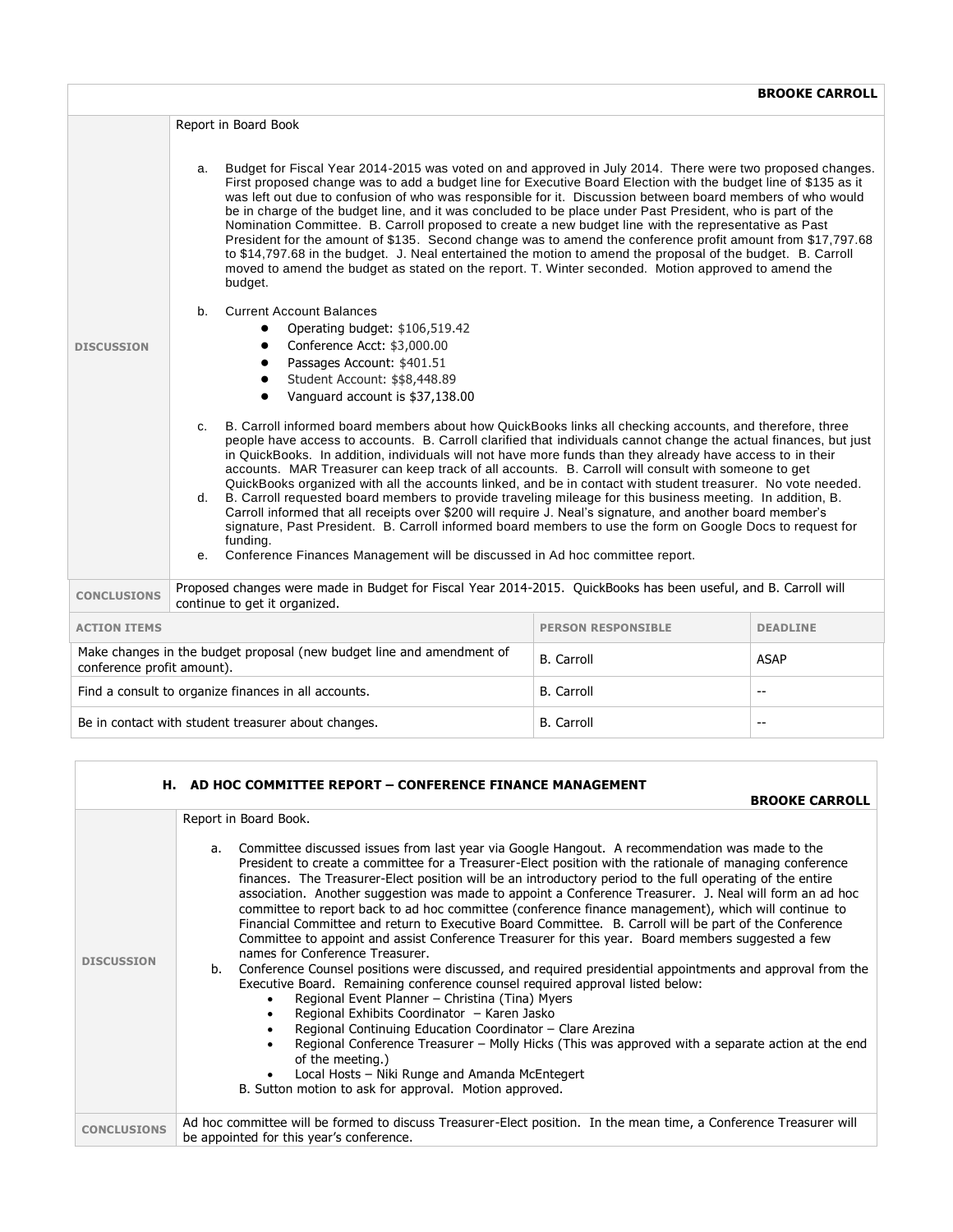| <b>ACTION ITEMS</b>                                                                      | <b>PERSON RESPONSIBLE</b>      | <b>DEADLINE</b> |
|------------------------------------------------------------------------------------------|--------------------------------|-----------------|
| Ad hoc committee to discuss Treasurer-Elect position                                     | J. Neal                        | $- -$           |
| Conference Committee will provide recommendations for Conference<br>Treasurer to J. Neal | B. Sutton/Conference Committee | ASAP            |
|                                                                                          |                                |                 |

## **C. GOVERNMENT RELATIONS**

**MARIA FAY**

|                   |    | Report in Board Book                                                                                                                                                                                                                                                        |
|-------------------|----|-----------------------------------------------------------------------------------------------------------------------------------------------------------------------------------------------------------------------------------------------------------------------------|
|                   | a. | General Report                                                                                                                                                                                                                                                              |
|                   |    | a. Added photo permission for advocacy dances<br>Attempting to keep the website updated.<br>b.                                                                                                                                                                              |
|                   |    | There has been confusion between roles of the task force and roles of the state. M. Fay will be creating<br>c.                                                                                                                                                              |
|                   |    | a document policy about the relationship between the task forces and the state organizations, especially                                                                                                                                                                    |
|                   |    | relating to government relations. In addition, M. Fay will define the role of the government relations                                                                                                                                                                      |
|                   |    | liaison. G. Ritter-Cantesanu                                                                                                                                                                                                                                                |
|                   | b. | <b>State Task Force Updates</b><br>Maryland - (Co-Chairs Clarissa Karlsson and Niki Runge)<br>a.                                                                                                                                                                            |
|                   |    | A. Prepared for advocacy training that took place on Saturday, September 20, 2014. 5 CMTEs were                                                                                                                                                                             |
|                   |    | offered.<br>B. Student Representative Kayla Lyles graduated, and a replacement is needed. Contact M. Fay with                                                                                                                                                               |
|                   |    | recommendations.<br><b>New Jersey</b> $-$ (Co-Chair $-$ Paula Unsal)                                                                                                                                                                                                        |
|                   |    | b.<br>A. Two members have resigned, and Alecia Melia has moved to Florida. Gillian Zambor was recently                                                                                                                                                                      |
|                   |    | approved by the Board, and are currently seeking a second replacement. Vote was held for the new<br>co-chair. M. Fay motion to accept Ellen de Havilland, MT-BC for NJSTF. M. Fay read the acceptance<br>of nomination and biography. K. O'Grady seconded. Motion approved. |
|                   |    | B. NJ Student Representative Kaitlyn Anastasi (Elizabethtown College) has not been in touch with                                                                                                                                                                            |
|                   |    | NJSTF.                                                                                                                                                                                                                                                                      |
|                   |    | C. NJSTF continues to writing letters to legislators since April 2014, and are now asking MTs to do<br>follow-up meetings. Task force received a response from Legislative Director for Senator Van Drew                                                                    |
|                   |    | to move forward with requesting support for a licensure bill.                                                                                                                                                                                                               |
|                   |    | D. The task force is aware of the art therapy license moving through the legislature and have also been                                                                                                                                                                     |
|                   |    | in communication with the dance and drama therapy organizations about CAT license and are not                                                                                                                                                                               |
|                   |    | interested in a combined license<br>E. They have recently discovered in mental health codes for Short Term Care Facilities language specific                                                                                                                                |
|                   |    | to music therapy and certification recognition. This code is expiring December 2014 and they are                                                                                                                                                                            |
| <b>DISCUSSION</b> |    | monitoring for language in the renewal.                                                                                                                                                                                                                                     |
|                   |    | Pennsylvania - (Co-Chairs Nicole Hahna and Melanie Walborn)<br>c.                                                                                                                                                                                                           |
|                   |    | A. PASTF continue to work on preparing for their 2 <sup>nd</sup> annual PA Hill Day on October 6-7, 2014.<br>Registration deadline is September 19, 2014. M. Fay states PASTF encourages members to attend                                                                  |
|                   |    | Hill Day.                                                                                                                                                                                                                                                                   |
|                   |    | B. A Music Therapy Resolution has been created and Senator Folmer is willing to sponsor the Resolution                                                                                                                                                                      |
|                   |    | in the Senate and Rep. Deasy in the PA House.                                                                                                                                                                                                                               |
|                   |    | C. The task force has 2 new student task force representatives, Alyssa Alderfer and Heather DiCicco.<br>D. AMTA and CBMT is tracking PA HB 43 in 2013. This bill amends the 1996 Volunteer Health Services                                                                  |
|                   |    | Act and relates to mental health services (the LPC).                                                                                                                                                                                                                        |
|                   |    | E. The task force is monitoring the Recreational Therapy Licensure Bill and discussing how to respond                                                                                                                                                                       |
|                   |    | to the Recreational Therapy Government Relations Task Force.                                                                                                                                                                                                                |
|                   |    | d. Virginia - (Co-Chairs Elizabeth Haley and Tom Gerni)                                                                                                                                                                                                                     |
|                   |    | A. VASTF has set up 3-hour CMTEs throughout the state:<br>1. Saturday, September 20, 2014 from 9:00AM-12:00PM in Glen Allen, VA. Presenter: Mallory                                                                                                                         |
|                   |    | Dunn, MT-BC                                                                                                                                                                                                                                                                 |
|                   |    | 2. Friday, September 20, 2014 from 12:00PM-4:00PM in Crozet, VA. Presenters: Tom Gerni, MT-BC<br>and Briana Priester, MT-BC                                                                                                                                                 |
|                   |    | 3. Friday, September 26, 2014 from 10:00AM-2:00PM in Williamsburg, VA. Presenter: Liz Haley,<br>MS, MT-BC                                                                                                                                                                   |
|                   |    | 4. Saturday, September 27, 2014 from 10:00AM-1:00PM in Christiansburg, VA. Presenter: Tom<br>Gerni, MT-BC                                                                                                                                                                   |
|                   |    | 5. Saturday, September 27, 2014 from 11:00AM-2:00PM in Middleburg, VA. Presenter: Judy<br>Simpson, MT-BC                                                                                                                                                                    |
|                   |    | B. Briana Priester was appointed to be the liaison between the state task force and the state                                                                                                                                                                               |
|                   |    | organization to increase communications between the two.                                                                                                                                                                                                                    |
|                   |    | C. Tom Gerni requested that MAR, AMTA, and/or the VAMTA become a sponsor for the 13th Annual                                                                                                                                                                                |
|                   |    | Central Virginia Region CSA Training and Resource Day a Central VA Partnership on Youth. The cost<br>was \$375. It was suggested that the state association, or the task force, or both, review                                                                             |
|                   |    | opportunities such as this for 2015 and select the best events that will relate to the goals and                                                                                                                                                                            |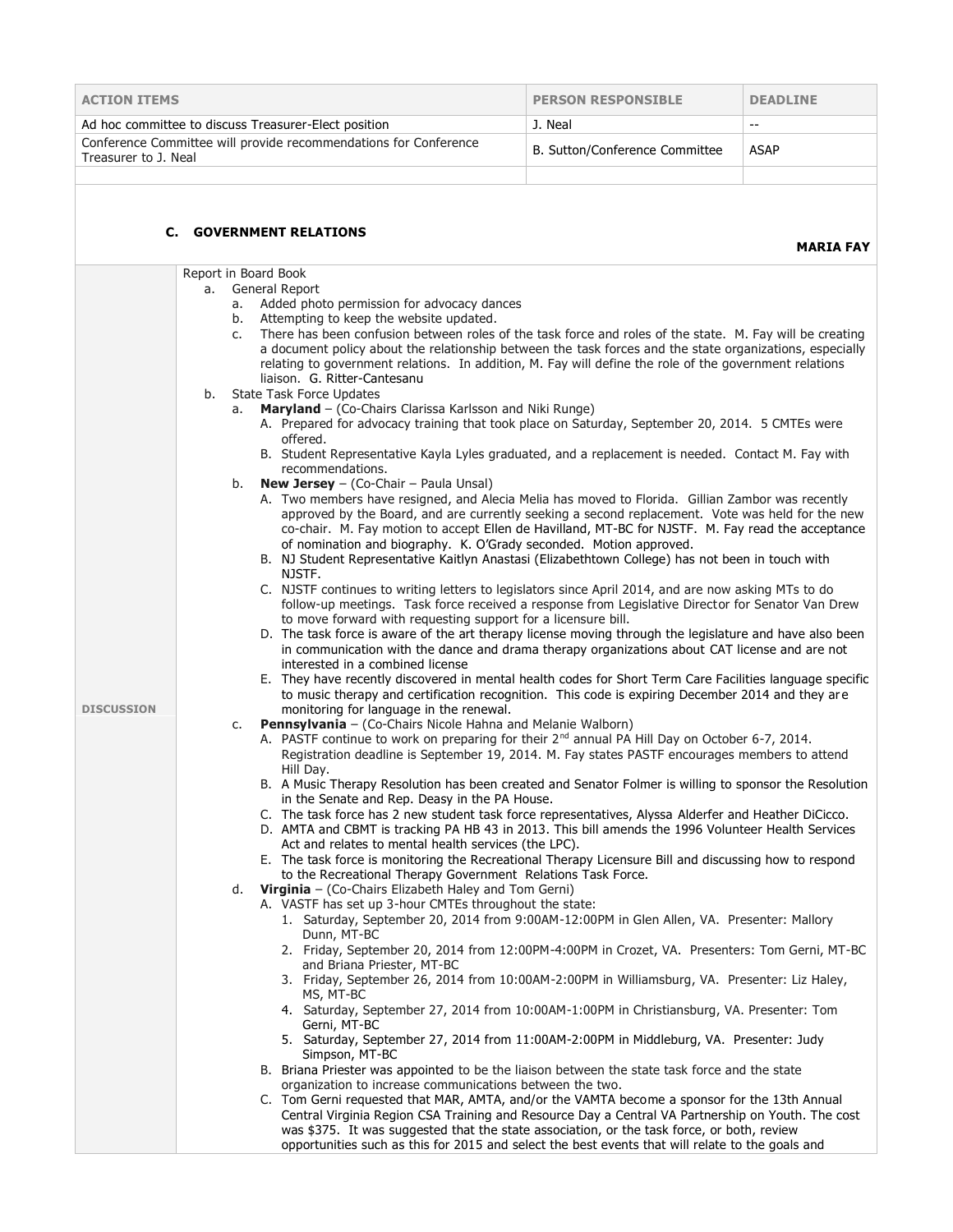|                              |    | mission of the 2 groups. M. Fay requested T. Gerni to provide more information before the board<br>discusses the possibility of sponsorship.                                                                                              |                             |                                              |
|------------------------------|----|-------------------------------------------------------------------------------------------------------------------------------------------------------------------------------------------------------------------------------------------|-----------------------------|----------------------------------------------|
|                              |    | D. The student representative role has been clarified. Eric Stachelski continues as the student                                                                                                                                           |                             |                                              |
|                              |    | representative for Radford University. The task force is currently looking for a student representative                                                                                                                                   |                             |                                              |
|                              |    | from Shenandoah University.                                                                                                                                                                                                               |                             |                                              |
|                              | e. | West Virginia $-$ (Chair $-$ Amy Rodgers Smith)<br>A. Had a successfully advocacy event on Saturday, August 2, 2014 from 10:00AM to 4:00PM at Christ                                                                                      |                             |                                              |
|                              |    | United Methodist in Charleston, WV. The 5 CMTE training was led by Amy Rodgers Smith. August 9,                                                                                                                                           |                             |                                              |
|                              |    | 2014 CMTE training in Martinsburg was postponed to later in the fall.                                                                                                                                                                     |                             |                                              |
|                              |    | B. WV music therapists continue to work on letters for the letter writing campaign.                                                                                                                                                       |                             |                                              |
|                              |    | C. WVSTF is in conversation with state legislators to add music therapy to Medicaid Waivers as well as                                                                                                                                    |                             |                                              |
|                              |    | how to complete a sunrise application.<br>D. Judith Danielson has chosen to resign from the task force; WVSTF do not feel that they need to add                                                                                           |                             |                                              |
|                              |    | another member.                                                                                                                                                                                                                           |                             |                                              |
|                              | f. | New York State Task Force on Occupational Regulation - (Chair - Donna Polen)                                                                                                                                                              |                             |                                              |
|                              |    | A. Report in Board Book<br>B. Continue to work with Diana Georgia, Esq., Of Counsel, and David Hamilton, Executive Secretary of                                                                                                           |                             |                                              |
|                              |    | the New York State Mental Health Practitioners Board, on developing a true music therapy license.                                                                                                                                         |                             |                                              |
|                              |    | NYSTF's next step is to send a brief survey to the membership with a few key questions regarding                                                                                                                                          |                             |                                              |
|                              |    | the path forward to a music therapy license.                                                                                                                                                                                              |                             |                                              |
|                              |    | C. NYSTF will be presenting a concurrent session at 2014 AMTA conference in Louisville, KY, and plans                                                                                                                                     |                             |                                              |
|                              |    | for a concurrent session and CMTE for the 2014 MAR conference in Ocean City, MD, along with the<br>state meeting. Diana Georgia and David Hamilton will be asked to join in Ocean City, MD to address                                     |                             |                                              |
|                              |    | the membership. B. Sutton requests D. Polen to keep Conference Planning Committee posted about                                                                                                                                            |                             |                                              |
|                              |    | whether or not D. Georgia and D. Hamilton will be attending for registration purposes and rooms for                                                                                                                                       |                             |                                              |
|                              |    | meetings. M. Fay added that there will be a concurrent session on advocacy at conference, as well                                                                                                                                         |                             |                                              |
|                              |    | as an appreciation reception for all state task force members.                                                                                                                                                                            |                             |                                              |
|                              |    | D. NYSTF is in the early stages of developing a plan for the creation of an Advocacy Support Network<br>(ASN). The NYSTF ASN will include music therapists and students from across NYS, and will work                                    |                             |                                              |
|                              |    | closely with the task force on a variety of advocacy efforts, from rallying people for calls to action to                                                                                                                                 |                             |                                              |
|                              |    | presenting advocacy training courses to visiting with representatives in Albany and in their home                                                                                                                                         |                             |                                              |
|                              |    | offices. NYSTF is currently drafting a message to be sent to membership to ask for volunteers.                                                                                                                                            |                             |                                              |
|                              |    | E. NYSTF has 3 vacancies for professional voting members - one due to the resignation of Mady                                                                                                                                             |                             |                                              |
|                              |    | Ventre, one due to Lora Heller needing to step off the NYSTF at this time, and one due to the                                                                                                                                             |                             |                                              |
|                              |    | passing of Evelyn Selesky. D. Polen continues to gather names of potential candidates, and hopes to<br>fill the positions by 2014 AMTA conference in Louisville, KY.                                                                      |                             |                                              |
|                              |    | F. NYSTF has two student representatives - Rachel Reed of Slippery Rock University, but originally from                                                                                                                                   |                             |                                              |
|                              |    | Albany, NY and Rebecca Rossi of SUNY Fredonia. NYSTF is in the process of setting up a conference                                                                                                                                         |                             |                                              |
|                              |    | call with the student representatives.                                                                                                                                                                                                    |                             |                                              |
|                              |    |                                                                                                                                                                                                                                           |                             |                                              |
| <b>CONCLUSIONS</b>           |    | Policy on the role of the government relations liaison between state task force and state organization is needed for<br>clarification of its role. MDSTF and VASTF (Shenandoah University) are currently seeking Student Representatives. |                             |                                              |
|                              |    | Ellen de Havilland, MT-BC approved as a member for NJSTF.                                                                                                                                                                                 |                             |                                              |
|                              |    |                                                                                                                                                                                                                                           |                             |                                              |
| <b>ACTION ITEMS</b>          |    |                                                                                                                                                                                                                                           | <b>PERSON RESPONSIBLE</b>   | <b>DEADLINE</b><br>$\mathbb{Z}^{\mathbb{Z}}$ |
|                              |    | Iron out the role of the government relations liaison                                                                                                                                                                                     | M. Fay, G. Ritter-Cantesanu | Before 2014 AMTA                             |
| Filling 3 vacancies in NYSTF |    |                                                                                                                                                                                                                                           | D. Polen, M. Fay            | conference                                   |
|                              |    |                                                                                                                                                                                                                                           |                             |                                              |

## **E. PUBLIC RELATIONS**

|                   | Report is in board book.                                                                                                                                                                                                                                                                                                                                                                                                                                                                                                                                                                                                                                                                                                                                                                                                                                                                                                                                                                                                                                                                                                                                                                                                                                                                                                                                                                                                                                                                                                                                                                                              |  |  |
|-------------------|-----------------------------------------------------------------------------------------------------------------------------------------------------------------------------------------------------------------------------------------------------------------------------------------------------------------------------------------------------------------------------------------------------------------------------------------------------------------------------------------------------------------------------------------------------------------------------------------------------------------------------------------------------------------------------------------------------------------------------------------------------------------------------------------------------------------------------------------------------------------------------------------------------------------------------------------------------------------------------------------------------------------------------------------------------------------------------------------------------------------------------------------------------------------------------------------------------------------------------------------------------------------------------------------------------------------------------------------------------------------------------------------------------------------------------------------------------------------------------------------------------------------------------------------------------------------------------------------------------------------------|--|--|
| <b>DISCUSSION</b> | a. <b>MAR Website Redesign:</b> The website committee has been in conversation with a Rochester, NY-based<br>web design company called "We Make Nice Websites" (www.wemakenicewebsites.com). The website<br>committee will be voting on the guote, and pending the result of the vote, will be requesting the board to<br>vote whether or not to move forward with the project as quoted. Executive board members discussed who<br>will have access to the website and who will be managing the new website. B. Sutton asked whether or not<br>the website will be able to host the conference registration. It was concluded that Conference Planning<br>Committee will continue to use RegOnline. T. Winter asked whether or not conference proposal submissions<br>can be done on the website. M. Resig will ask the design company about this matter. J. Neal entertained<br>the motion to vote on the proposal without hosting and submission forms and the task the committee with<br>moving forward with the project. M. Resig moves to vote to make the website as presented and the<br>committee to move forward. B. Sutton seconded. Motion approved.<br><b>MAR Conference Booth:</b> PR Committee is once again soliciting materials, such as video highlights of<br>b.<br>specific events in the region, photos of music therapy in practice, hard copies of recent publications from<br>regional members, and success stories of music therapy advocacy at the local and state levels, from music<br>therapists across the region to showcase at the MAR Conference Booth. Submissions can be made to M. |  |  |

**MEGAN RESIG**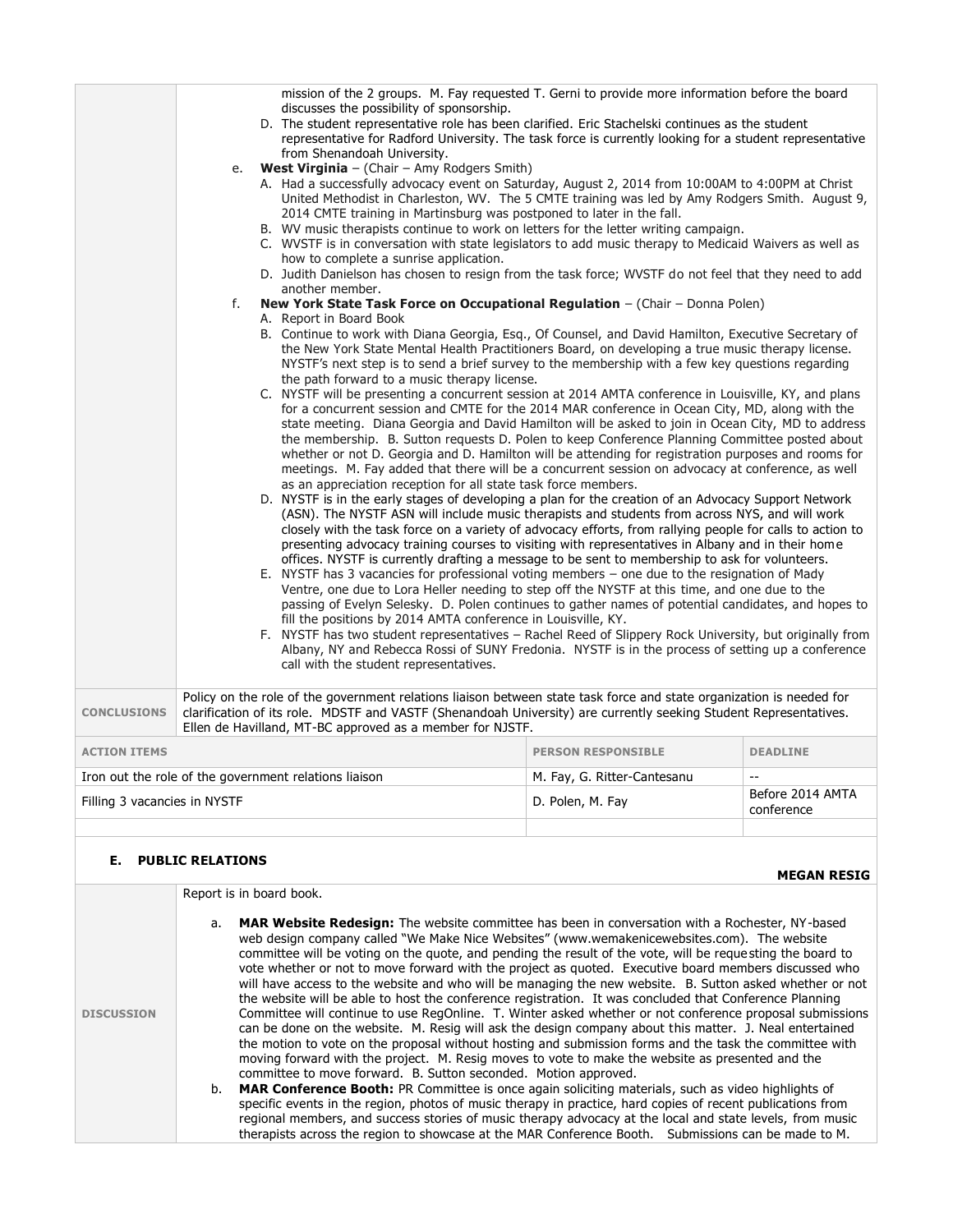|                               | Resig.                                                                                                                                                                                                                                                                                                                                                                                                                                                                                                                                                                                                                                                                                                                                                                                                                                                                                                                                                                                                                                                                                                                                                                                                                                                                                                                                                                                                                                                                                   |                           |                   |
|-------------------------------|------------------------------------------------------------------------------------------------------------------------------------------------------------------------------------------------------------------------------------------------------------------------------------------------------------------------------------------------------------------------------------------------------------------------------------------------------------------------------------------------------------------------------------------------------------------------------------------------------------------------------------------------------------------------------------------------------------------------------------------------------------------------------------------------------------------------------------------------------------------------------------------------------------------------------------------------------------------------------------------------------------------------------------------------------------------------------------------------------------------------------------------------------------------------------------------------------------------------------------------------------------------------------------------------------------------------------------------------------------------------------------------------------------------------------------------------------------------------------------------|---------------------------|-------------------|
| <b>CONCLUSIONS</b>            | Motion approved and the website committee was tasked to move forward in the redesign project.                                                                                                                                                                                                                                                                                                                                                                                                                                                                                                                                                                                                                                                                                                                                                                                                                                                                                                                                                                                                                                                                                                                                                                                                                                                                                                                                                                                            |                           |                   |
| <b>ACTION ITEMS</b>           |                                                                                                                                                                                                                                                                                                                                                                                                                                                                                                                                                                                                                                                                                                                                                                                                                                                                                                                                                                                                                                                                                                                                                                                                                                                                                                                                                                                                                                                                                          | <b>PERSON RESPONSIBLE</b> | <b>DEADLINE</b>   |
|                               | Bullet points about the new website development will be sent to J. Neal                                                                                                                                                                                                                                                                                                                                                                                                                                                                                                                                                                                                                                                                                                                                                                                                                                                                                                                                                                                                                                                                                                                                                                                                                                                                                                                                                                                                                  | M. Resig                  | <b>ASAP</b>       |
| submissions onto the website. | Ask website design company about adding conference proposal                                                                                                                                                                                                                                                                                                                                                                                                                                                                                                                                                                                                                                                                                                                                                                                                                                                                                                                                                                                                                                                                                                                                                                                                                                                                                                                                                                                                                              | M. Resig                  | $-$               |
|                               | <b>F. NEWSLETTER EDITOR</b>                                                                                                                                                                                                                                                                                                                                                                                                                                                                                                                                                                                                                                                                                                                                                                                                                                                                                                                                                                                                                                                                                                                                                                                                                                                                                                                                                                                                                                                              |                           | <b>MARK AHOLA</b> |
| <b>DISCUSSION</b>             | Report in Board Book.<br>Tuning In to Rx Music has 2323 subscribers (active contacts on Constant Contact, the social email marketing<br>a.<br>service). Removed addresses that did not open the newsletter to keep costs down.<br>The open rates for recent issues of the newsletter: Summer $-$ 39% with 903 unique opens; Spring $-$ 38%<br>b.<br>with 973 unique opens (the average is 37% and 22.7% is nonprofit industry average). Recent email blasts<br>have had 32% to 40% open rates. Non-HTML emails are not tracked and some email reading apps do not<br>allow us to report opens. So, actual open rate is most probably higher than what is reported.<br>c. A Spring issue post-conference was recently added. The number of advertisers increased by 40% in last<br>Summer issue over same quarter in 2013.<br>d. Constant Contact also offers Simple Share, a way to share emails and newsletters with Facebook, Twitter,<br>and Linkedin accounts. Perhaps we can use this free service. See link:<br>http://www.constantcontact.com/simple-share.jsp.<br>M. Ahola reminded the board members about the upcoming deadline of October 1 for the Fall issue. M.<br>e.<br>Ahola will be reformatting it so that only 1 column appears throughout to make it easier to view on smaller<br>devices. M. Ahola encouraged board members to send links, pics, video streams, etc. with the reports (send<br>attachments of .jpgs/.gifs under 350 KB and 800 pixels if possible). |                           |                   |
| <b>CONCLUSIONS</b>            | None.                                                                                                                                                                                                                                                                                                                                                                                                                                                                                                                                                                                                                                                                                                                                                                                                                                                                                                                                                                                                                                                                                                                                                                                                                                                                                                                                                                                                                                                                                    |                           |                   |
| <b>ACTION ITEMS</b>           |                                                                                                                                                                                                                                                                                                                                                                                                                                                                                                                                                                                                                                                                                                                                                                                                                                                                                                                                                                                                                                                                                                                                                                                                                                                                                                                                                                                                                                                                                          | <b>PERSON RESPONSIBLE</b> | <b>DEADLINE</b>   |
|                               | Reports for Fall Newsletter are due.                                                                                                                                                                                                                                                                                                                                                                                                                                                                                                                                                                                                                                                                                                                                                                                                                                                                                                                                                                                                                                                                                                                                                                                                                                                                                                                                                                                                                                                     | Board Members, M. Ahola   | October 1         |

|                   | <b>G. STUDENT AFFAIRS ADVISOR REPORT AND UPDATES</b>                                                                                                                                                                                                                                                                                                                                                                                                                                                                                                                                                                                                                                                                                                                                                                                                                                                                                              |  |  |
|-------------------|---------------------------------------------------------------------------------------------------------------------------------------------------------------------------------------------------------------------------------------------------------------------------------------------------------------------------------------------------------------------------------------------------------------------------------------------------------------------------------------------------------------------------------------------------------------------------------------------------------------------------------------------------------------------------------------------------------------------------------------------------------------------------------------------------------------------------------------------------------------------------------------------------------------------------------------------------|--|--|
|                   | <b>CONIO LORETTO AND QIANA THOMAS</b>                                                                                                                                                                                                                                                                                                                                                                                                                                                                                                                                                                                                                                                                                                                                                                                                                                                                                                             |  |  |
|                   | Report in Board Book.<br><b>MARAMTS Summer Business Meeting</b> - The MARAMTS Executive Board held their Summer Business<br>a.<br>Meeting in early August at The Center for Discovery in Harris, NY. A lot of ground was covered during<br>the meeting and many plans were made for 2014-2015.<br>a. Highlights from the meeting:<br>Fund Raising – contemplating a "Penny War" at the next regional conference and/or<br>setting up an online store to sell Music Therapy-themed materials. B. Carroll stated that<br>items can be sold on RegOnline. C. Loretto will relay that information to the MARAMTS<br>Treasurer. Q. Thomas shared possible options for purchasing a portable device that<br>would allow for acceptance of credit/debit cards during fund raising events at<br>conferences. Board members added other suggestions.<br>Canning Project - will once again collect spare change from attendees at the regional<br>$\bullet$ |  |  |
| <b>DISCUSSION</b> | conference to benefit an organization to be determined by membership.<br>Student Service Project - to bring Music Therapy students to a facility in the area of the<br>regional conference (Ocean City, MD - Spring 2014).<br>Scholarships - Sophomore, Junior and Graduate Student scholarships will once again be<br>awarded, as well as the Jenny Shinn Memorial Scholarship; two Music Therapy Club<br>awards will be given. C. Loretto stated that there were low number of applications last<br>year. Scholarship deadlines are as follows:<br>SOPHOMORE SCHOLARSHIP - November 14, 2014<br>$\circ$<br>JUNIOR SCHOLARSHIP - November 14, 2014<br>$\circ$<br>GRADUATE SCHOLARSHIP - November 14, 2014<br>$\circ$<br>MUSIC THERAPY CLUB AWARD - December 5, 2014<br>$\circ$<br>JENNY SHINN SCHOLARSHIP - January 23, 2015<br>$\circ$<br>In addition, C. Loretto stated that the judging needs to be revisited as graduate students            |  |  |

٦

 $\Gamma$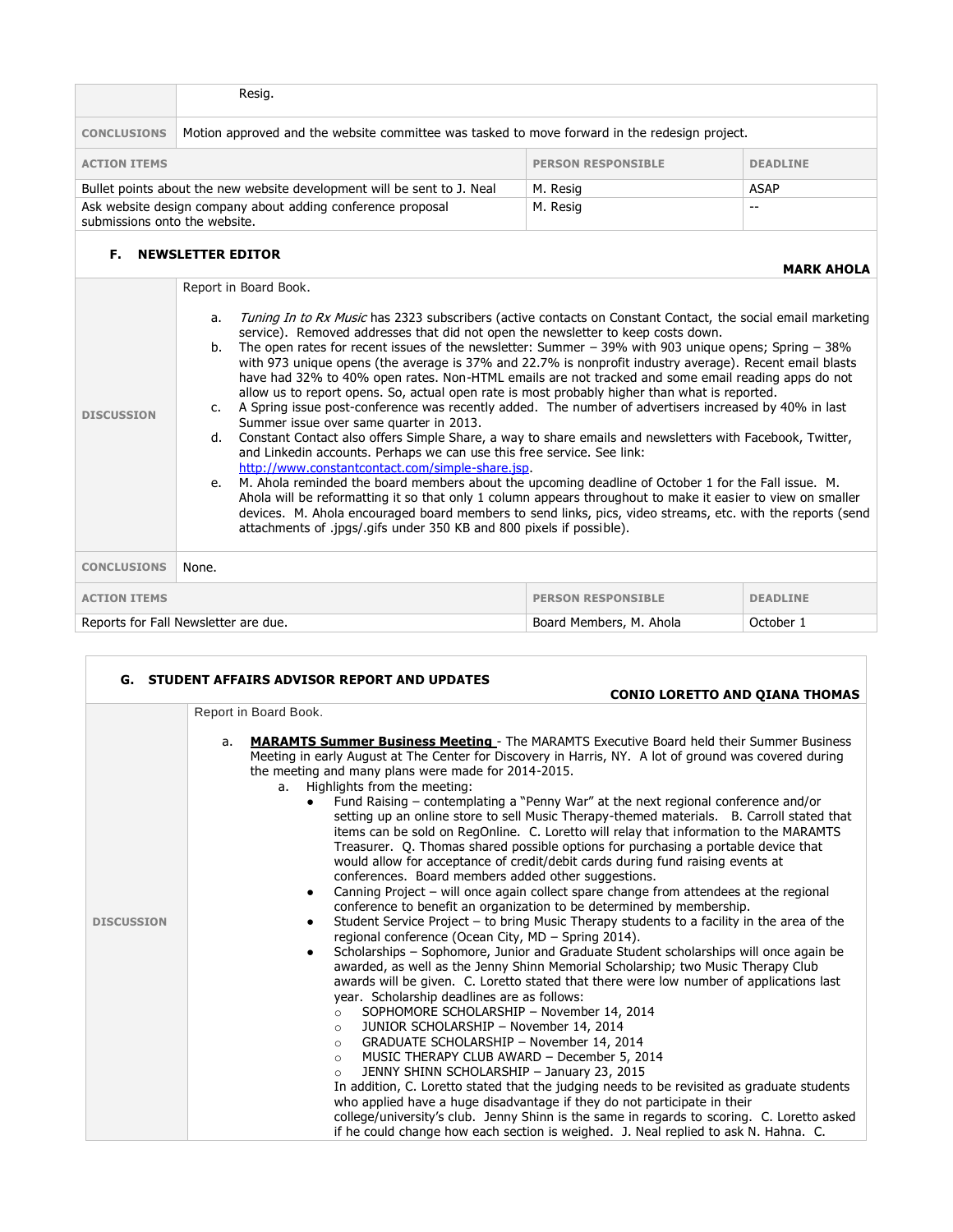|                     | with N. Hahna.<br>$\bullet$<br>$\bullet$<br>$\bullet$<br>efforts towards Music Therapy special events and advocacy<br>entertained.<br>$\bullet$<br><b>MARAMTS</b> organization<br><b>PASSAGES 2014: Turn! Turn! Turn!</b> - This year's PASSAGES Conference of the MAR will be held at<br>b.<br>State University of New York at New Paltz on October 11, 2014. The conference co-chairs, current New<br>Paltz student, Kristin Ryan, and new professional, Timothy Gannon, are hard are work preparing an<br>exciting program. This year's conference, entitled "Turn, Turn, Turn", will honor the life and legacy of | Loretto suggested a checklist score sheet instead of a letter from college/university. J.<br>Neal stated that no vote was needed, but before making changes, C. Loretto will check<br>Chapter Rep Award $-$ creating a new award for the most involved and dedicated<br>MARAMTS chapter representative (to be awarded at regional conference)<br>Rock the Region - asking each university in the MAR to host a guest speaker (or other<br>advocacy event) to promote the power of Music Therapy; each speaker/event will be<br>recorded and shared on a newly formed (to be created) MARAMTS YouTube channel<br>(maramta.youtube.com), so that all students (and professionals) from the MAR (and other<br>regions) will have access to the education presentations/events.<br>Sister School Projects - pairing up nearby universities in the region and encouraging joint<br>Graduate Students – examining organization by-laws to ensure inclusive language and<br>promote greater participation by graduate students in the region. Q. Thomas stated MAR-<br>AMTA would like to be more inclusive to the graduate students to assist in getting their<br>needs met as well. Therefore, MARAMTS would like to add a graduate chapter<br>representative, but this will mean that there will be more representatives so there needs<br>to be more funding. There are currently 28 chapter representatives, but with the change,<br>there is a potential of 38 chapter representatives, and 44 chapter representatives, if<br>inactive colleges/universities were included. C. Loretto stated that they would still have<br>equal number of votes. Board members questioned which type of graduate student is the<br>student organization focusing on since graduate students can be professionals going back<br>to school or bachelor students going straight into graduate school. C. Loretto answered<br>that they are focusing on students going straight into graduate school. A committee will<br>be formed to meet with graduate students to discuss the by-laws. No vote was<br>Social Media Policy - forming a committee to develop a social media policy for the |                                               |
|---------------------|-----------------------------------------------------------------------------------------------------------------------------------------------------------------------------------------------------------------------------------------------------------------------------------------------------------------------------------------------------------------------------------------------------------------------------------------------------------------------------------------------------------------------------------------------------------------------------------------------------------------------|---------------------------------------------------------------------------------------------------------------------------------------------------------------------------------------------------------------------------------------------------------------------------------------------------------------------------------------------------------------------------------------------------------------------------------------------------------------------------------------------------------------------------------------------------------------------------------------------------------------------------------------------------------------------------------------------------------------------------------------------------------------------------------------------------------------------------------------------------------------------------------------------------------------------------------------------------------------------------------------------------------------------------------------------------------------------------------------------------------------------------------------------------------------------------------------------------------------------------------------------------------------------------------------------------------------------------------------------------------------------------------------------------------------------------------------------------------------------------------------------------------------------------------------------------------------------------------------------------------------------------------------------------------------------------------------------------------------------------------------------------------------------------------------------------------------------------------------------------------------------------------------------------------------------------------------------------------------------------------------------------------------------------------------------------------------------------------------------------------------------------------------------------------------------------|-----------------------------------------------|
|                     | Pete Seeger. Pete's ability to bring people together through the power of music certainly demonstrates<br>music as therapy on the grandest of scales. It is hoped that by recognizing Pete, our conference<br>attendees will be inspired by the potential of music to connect people and promote change. Linda<br>Richards, of "The Power of Song" and Music Therapist Ken Aigen are lined up as keynote speakers, who<br>will offer musings on this topic. The conference will close with an outdoor music making event in Pete's                                                                                    |                                                                                                                                                                                                                                                                                                                                                                                                                                                                                                                                                                                                                                                                                                                                                                                                                                                                                                                                                                                                                                                                                                                                                                                                                                                                                                                                                                                                                                                                                                                                                                                                                                                                                                                                                                                                                                                                                                                                                                                                                                                                                                                                                                           |                                               |
|                     | memory.<br>B. Sutton and C. Loretto discussed having a Passages panel at regional conference. B. Sutton asked Q.<br>Thomas inquire with MARAMTS.                                                                                                                                                                                                                                                                                                                                                                                                                                                                      |                                                                                                                                                                                                                                                                                                                                                                                                                                                                                                                                                                                                                                                                                                                                                                                                                                                                                                                                                                                                                                                                                                                                                                                                                                                                                                                                                                                                                                                                                                                                                                                                                                                                                                                                                                                                                                                                                                                                                                                                                                                                                                                                                                           |                                               |
| <b>CONCLUSIONS</b>  | MARAMTS Executive Board meeting was productive. MARAMTS works to be more inclusive to graduate students.<br>More appropriate scoring for scholarships will be discussed for future applicants. Passages 2014 will be held at<br>SUNY New Paltz on October 11, 2014.                                                                                                                                                                                                                                                                                                                                                   |                                                                                                                                                                                                                                                                                                                                                                                                                                                                                                                                                                                                                                                                                                                                                                                                                                                                                                                                                                                                                                                                                                                                                                                                                                                                                                                                                                                                                                                                                                                                                                                                                                                                                                                                                                                                                                                                                                                                                                                                                                                                                                                                                                           |                                               |
| <b>ACTION ITEMS</b> |                                                                                                                                                                                                                                                                                                                                                                                                                                                                                                                                                                                                                       | <b>PERSON RESPONSIBLE</b>                                                                                                                                                                                                                                                                                                                                                                                                                                                                                                                                                                                                                                                                                                                                                                                                                                                                                                                                                                                                                                                                                                                                                                                                                                                                                                                                                                                                                                                                                                                                                                                                                                                                                                                                                                                                                                                                                                                                                                                                                                                                                                                                                 | <b>DEADLINE</b>                               |
|                     | Notify MARMATS Treasurer about selling items on RegOnline                                                                                                                                                                                                                                                                                                                                                                                                                                                                                                                                                             | C. Loretto                                                                                                                                                                                                                                                                                                                                                                                                                                                                                                                                                                                                                                                                                                                                                                                                                                                                                                                                                                                                                                                                                                                                                                                                                                                                                                                                                                                                                                                                                                                                                                                                                                                                                                                                                                                                                                                                                                                                                                                                                                                                                                                                                                | $\overline{\phantom{a}}$                      |
| weighed.            | Check with Nicole Hahna about changing how scholarships are                                                                                                                                                                                                                                                                                                                                                                                                                                                                                                                                                           | C. Loretto                                                                                                                                                                                                                                                                                                                                                                                                                                                                                                                                                                                                                                                                                                                                                                                                                                                                                                                                                                                                                                                                                                                                                                                                                                                                                                                                                                                                                                                                                                                                                                                                                                                                                                                                                                                                                                                                                                                                                                                                                                                                                                                                                                | $-$                                           |
| students.           | Form committee to discuss inclusive language in regards to graduate                                                                                                                                                                                                                                                                                                                                                                                                                                                                                                                                                   | C. Loretto, Q. Thomas                                                                                                                                                                                                                                                                                                                                                                                                                                                                                                                                                                                                                                                                                                                                                                                                                                                                                                                                                                                                                                                                                                                                                                                                                                                                                                                                                                                                                                                                                                                                                                                                                                                                                                                                                                                                                                                                                                                                                                                                                                                                                                                                                     | $\mathord{\hspace{1pt}\text{--}\hspace{1pt}}$ |
|                     | Inquire about having a Passages Panel at regional conference.                                                                                                                                                                                                                                                                                                                                                                                                                                                                                                                                                         | Q. Thomas                                                                                                                                                                                                                                                                                                                                                                                                                                                                                                                                                                                                                                                                                                                                                                                                                                                                                                                                                                                                                                                                                                                                                                                                                                                                                                                                                                                                                                                                                                                                                                                                                                                                                                                                                                                                                                                                                                                                                                                                                                                                                                                                                                 | By conference<br>proposal deadline            |

|                   | <b>H. ASSEMBLY CHAIR</b><br><b>DONNA POLEN</b>                                                                                                                                                                                                                                                                                                                                                                                                                 |
|-------------------|----------------------------------------------------------------------------------------------------------------------------------------------------------------------------------------------------------------------------------------------------------------------------------------------------------------------------------------------------------------------------------------------------------------------------------------------------------------|
| <b>DISCUSSION</b> | Report in Board Book.<br>The tentative schedule of meetings for the Assembly in Louisville is as follows:<br>a. Thursday, November 6, 2014:<br>1:30 pm $-$ 5:30 pm<br>Friday, November 7, 2014:<br>7:30 am - 9:00 am<br>b.<br>Saturday, November 8, 2014:<br>11:15 am - 1:15 pm                                                                                                                                                                                |
|                   | The MAR currently has 16 Delegates and 15 Alternates to the AMTA Assembly. D. Polen has contacted all<br>Delegates and Alternates to insure we have adequate representation at all meetings in Louisville D. Polen stated<br>that are 14 Delegates confirmed for attendance at the conference, and will need two full Alternates and one<br>Alternate to fill in one meeting for Tony Meadows. By the deadline of October 1, D. Polen will work with President |

L,

product the contract of the con-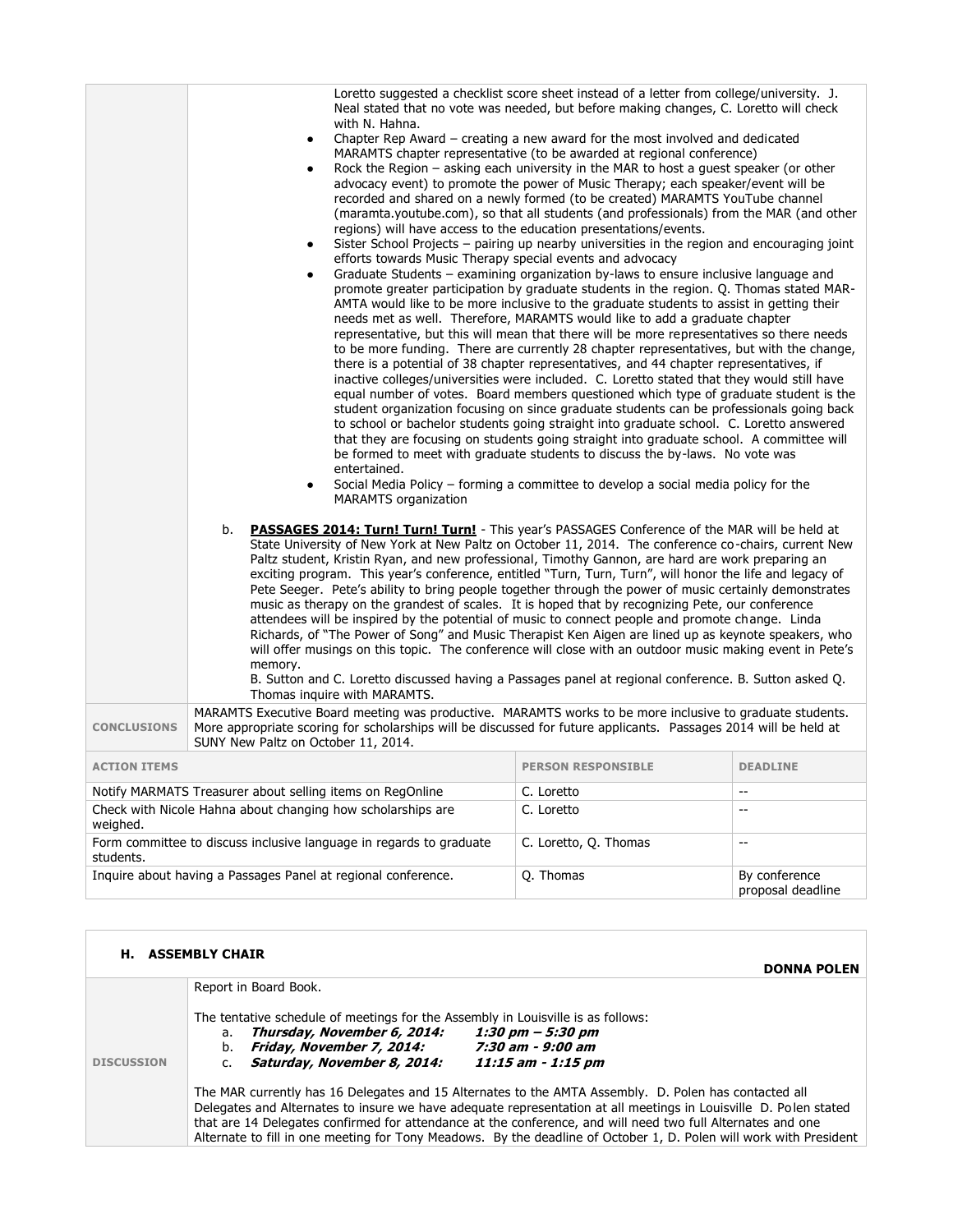|                     | J. Neal to fill any vacant Delegate seats with Alternates.                                                                                                                                                                                                                                                                                                                                                                                                                                                                                                                                                                                                                                                                                                                                                                                                                                                                                                                                                                                                                                                                                                                                                                                                                                                                                                                                                                                                                                                                                                                                                                                                                                                                                                                                                                                                                                                                                                                                                                                            |                           |                                      |
|---------------------|-------------------------------------------------------------------------------------------------------------------------------------------------------------------------------------------------------------------------------------------------------------------------------------------------------------------------------------------------------------------------------------------------------------------------------------------------------------------------------------------------------------------------------------------------------------------------------------------------------------------------------------------------------------------------------------------------------------------------------------------------------------------------------------------------------------------------------------------------------------------------------------------------------------------------------------------------------------------------------------------------------------------------------------------------------------------------------------------------------------------------------------------------------------------------------------------------------------------------------------------------------------------------------------------------------------------------------------------------------------------------------------------------------------------------------------------------------------------------------------------------------------------------------------------------------------------------------------------------------------------------------------------------------------------------------------------------------------------------------------------------------------------------------------------------------------------------------------------------------------------------------------------------------------------------------------------------------------------------------------------------------------------------------------------------------|---------------------------|--------------------------------------|
|                     | In addition, after receiving the AMTA Board and Assembly Book, D. Polen will consult with President J. Neal to<br>identify key issues that will come before the Assembly, both to seek feedback from membership as well as to<br>coordinate a pre-Assembly meeting caucus in Louisville if needed.                                                                                                                                                                                                                                                                                                                                                                                                                                                                                                                                                                                                                                                                                                                                                                                                                                                                                                                                                                                                                                                                                                                                                                                                                                                                                                                                                                                                                                                                                                                                                                                                                                                                                                                                                    |                           |                                      |
|                     | The MAR Assembly Chair Handbook is well on its way to completion.                                                                                                                                                                                                                                                                                                                                                                                                                                                                                                                                                                                                                                                                                                                                                                                                                                                                                                                                                                                                                                                                                                                                                                                                                                                                                                                                                                                                                                                                                                                                                                                                                                                                                                                                                                                                                                                                                                                                                                                     |                           |                                      |
| <b>CONCLUSIONS</b>  | None.                                                                                                                                                                                                                                                                                                                                                                                                                                                                                                                                                                                                                                                                                                                                                                                                                                                                                                                                                                                                                                                                                                                                                                                                                                                                                                                                                                                                                                                                                                                                                                                                                                                                                                                                                                                                                                                                                                                                                                                                                                                 |                           |                                      |
| <b>ACTION ITEMS</b> |                                                                                                                                                                                                                                                                                                                                                                                                                                                                                                                                                                                                                                                                                                                                                                                                                                                                                                                                                                                                                                                                                                                                                                                                                                                                                                                                                                                                                                                                                                                                                                                                                                                                                                                                                                                                                                                                                                                                                                                                                                                       | <b>PERSON RESPONSIBLE</b> | <b>DEADLINE</b>                      |
|                     | Finalize count of the number of Delegates and Alternates                                                                                                                                                                                                                                                                                                                                                                                                                                                                                                                                                                                                                                                                                                                                                                                                                                                                                                                                                                                                                                                                                                                                                                                                                                                                                                                                                                                                                                                                                                                                                                                                                                                                                                                                                                                                                                                                                                                                                                                              | D. Polen                  | October 1                            |
| Ι.                  | <b>MEMBERSHIP</b>                                                                                                                                                                                                                                                                                                                                                                                                                                                                                                                                                                                                                                                                                                                                                                                                                                                                                                                                                                                                                                                                                                                                                                                                                                                                                                                                                                                                                                                                                                                                                                                                                                                                                                                                                                                                                                                                                                                                                                                                                                     |                           | <b>JULIE NEAL FOR ANITA GADBERRY</b> |
|                     | The second quarter brought the following new or returning members: 1 associate, 22 grad students, 2 patron, 76<br>professional, 5 retired, and 20 students. As of June 30, 2014, the membership totals are listed below. Overall,<br>MAR-AMTA has 5 more members than last year at this time.                                                                                                                                                                                                                                                                                                                                                                                                                                                                                                                                                                                                                                                                                                                                                                                                                                                                                                                                                                                                                                                                                                                                                                                                                                                                                                                                                                                                                                                                                                                                                                                                                                                                                                                                                         |                           |                                      |
|                     | Affiliate members                                                                                                                                                                                                                                                                                                                                                                                                                                                                                                                                                                                                                                                                                                                                                                                                                                                                                                                                                                                                                                                                                                                                                                                                                                                                                                                                                                                                                                                                                                                                                                                                                                                                                                                                                                                                                                                                                                                                                                                                                                     | 3                         |                                      |
|                     | <b>Associate members</b>                                                                                                                                                                                                                                                                                                                                                                                                                                                                                                                                                                                                                                                                                                                                                                                                                                                                                                                                                                                                                                                                                                                                                                                                                                                                                                                                                                                                                                                                                                                                                                                                                                                                                                                                                                                                                                                                                                                                                                                                                              | 9                         |                                      |
|                     | <b>Grad Student members</b>                                                                                                                                                                                                                                                                                                                                                                                                                                                                                                                                                                                                                                                                                                                                                                                                                                                                                                                                                                                                                                                                                                                                                                                                                                                                                                                                                                                                                                                                                                                                                                                                                                                                                                                                                                                                                                                                                                                                                                                                                           | 161                       |                                      |
|                     | <b>Honorary Life members</b><br><b>Inactive members</b>                                                                                                                                                                                                                                                                                                                                                                                                                                                                                                                                                                                                                                                                                                                                                                                                                                                                                                                                                                                                                                                                                                                                                                                                                                                                                                                                                                                                                                                                                                                                                                                                                                                                                                                                                                                                                                                                                                                                                                                               | 6                         |                                      |
|                     | Life members                                                                                                                                                                                                                                                                                                                                                                                                                                                                                                                                                                                                                                                                                                                                                                                                                                                                                                                                                                                                                                                                                                                                                                                                                                                                                                                                                                                                                                                                                                                                                                                                                                                                                                                                                                                                                                                                                                                                                                                                                                          | 0<br>1                    |                                      |
|                     | <b>Patron members</b>                                                                                                                                                                                                                                                                                                                                                                                                                                                                                                                                                                                                                                                                                                                                                                                                                                                                                                                                                                                                                                                                                                                                                                                                                                                                                                                                                                                                                                                                                                                                                                                                                                                                                                                                                                                                                                                                                                                                                                                                                                 | $\overline{2}$            |                                      |
|                     | <b>Professional members</b>                                                                                                                                                                                                                                                                                                                                                                                                                                                                                                                                                                                                                                                                                                                                                                                                                                                                                                                                                                                                                                                                                                                                                                                                                                                                                                                                                                                                                                                                                                                                                                                                                                                                                                                                                                                                                                                                                                                                                                                                                           | 502                       |                                      |
|                     | <b>Retired members</b>                                                                                                                                                                                                                                                                                                                                                                                                                                                                                                                                                                                                                                                                                                                                                                                                                                                                                                                                                                                                                                                                                                                                                                                                                                                                                                                                                                                                                                                                                                                                                                                                                                                                                                                                                                                                                                                                                                                                                                                                                                | 19                        |                                      |
|                     | <b>Student members</b>                                                                                                                                                                                                                                                                                                                                                                                                                                                                                                                                                                                                                                                                                                                                                                                                                                                                                                                                                                                                                                                                                                                                                                                                                                                                                                                                                                                                                                                                                                                                                                                                                                                                                                                                                                                                                                                                                                                                                                                                                                | 188                       |                                      |
|                     | <b>TOTAL</b>                                                                                                                                                                                                                                                                                                                                                                                                                                                                                                                                                                                                                                                                                                                                                                                                                                                                                                                                                                                                                                                                                                                                                                                                                                                                                                                                                                                                                                                                                                                                                                                                                                                                                                                                                                                                                                                                                                                                                                                                                                          | 891                       |                                      |
| <b>DISCUSSION</b>   | B. Carroll stated that October 1 was the deadline for Membership Support Fund to have applicant chosen by<br>January. So far there was only one submission. M. Ahola stated that they will do an e-mail blast about<br>application for Membership Support Fund and for Passages 2014. B. Carroll will report back to A. Gadberry about<br>the number of applicants.<br>J. Neal notified board members that A. Gadberry also wanted to discuss MAR Conference Scholarships. A.<br>Gadberry would like to revise scholarship as there are no conditions. Would like to model after AMTA Conference<br>Scholarship. A. Gadberry proposed on document for \$300 for professionals and another \$300 for students, and a<br>narrative and professional development component will be on the application due January 1, 2015. C. Loretto<br>questioned why there was a an additional student scholarship since membership and registration are already<br>addressed in student scholarships. Conclusion was that instead of one professional and one student conference<br>scholarships, two professional conference scholarships will be awarded since there are already scholarships<br>available to students. A. Gadberry was skyped in. Board members summarized the previous conversation for A.<br>Gadberry. A. Gadberry agreed to switch the student scholarship to a second professional scholarship. B. Carroll<br>stated that there needs to be a clarification of the protocol for giving the scholarship, and recommended to have a<br>Review Committee that may include J. Neal. B. Carroll will change it in the budget and need a vote to change the<br>name of the budget line. J. Neal entertained the change in the budget. B. Carroll moved to vote changing the<br>allocation to one professional and one student to two professionals and the amount stands. C. Loretto seconded.<br>Motion approved and changed.<br>G. Ritter-Cantesanu stated that Membership Support Fund is not listed on the website. B. Carroll informed that it |                           |                                      |
|                     | is budgeted, but has never been on the website.<br>J. Neal returned discussion back to Review Committee. It was suggested that President-Elect be part of the<br>committee. G. Ritter-Cantesanu suggested that it could be the same people that review the other scholarships.<br>B. Carroll stated that she does not review since she knows the names of the applicants, and that A. Gadberry<br>should excuse herself as she facilitates the application process. G. Verhagen suggested it be an odd number of<br>people on the panel to review. C. Loretto will share student scholarship forms with A. Gadberry.                                                                                                                                                                                                                                                                                                                                                                                                                                                                                                                                                                                                                                                                                                                                                                                                                                                                                                                                                                                                                                                                                                                                                                                                                                                                                                                                                                                                                                  |                           |                                      |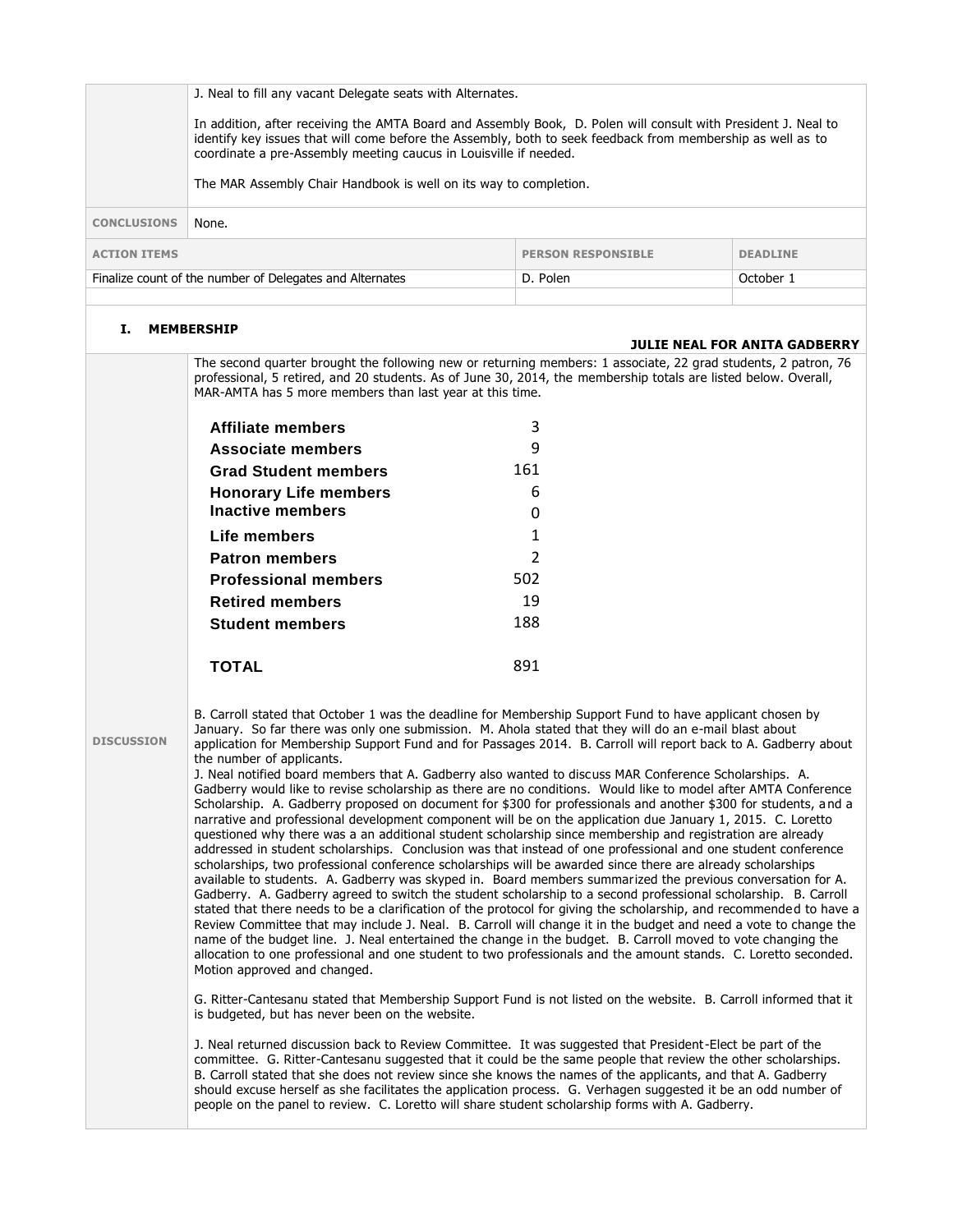| <b>CONCLUSIONS</b>                                            | Motion approved that the Membership Support Fund changed from one professional and one student scholarship<br>to two professional scholarships. A Review Committee will be formed to review applications. |                                  |                                               |
|---------------------------------------------------------------|-----------------------------------------------------------------------------------------------------------------------------------------------------------------------------------------------------------|----------------------------------|-----------------------------------------------|
| <b>ACTION ITEMS</b>                                           |                                                                                                                                                                                                           | <b>PERSON RESPONSIBLE</b>        | <b>DEADLINE</b>                               |
| E-mail blast about Membership Support Fund and Passages 2014. |                                                                                                                                                                                                           | M. Ahola                         | <b>ASAP</b>                                   |
| Update A. Gadberry about Membership Support Fund applicants   |                                                                                                                                                                                                           | <b>B.</b> Carroll                | October 1                                     |
| Choose applicant for Membership Support Fund                  |                                                                                                                                                                                                           | A. Gadberry                      | January                                       |
| Add Membership Support Fund information to the website        |                                                                                                                                                                                                           | A. Gadberry                      | <b>ASAP</b>                                   |
| Form a Review Committee for Scholarships                      |                                                                                                                                                                                                           | A. Gadberry, B. Carroll, J. Neal | By the time<br>applicants should be<br>chosen |
| Send forms from the Student Scholarships to A. Gadberry       |                                                                                                                                                                                                           | C. Loretto                       | <b>ASAP</b>                                   |
|                                                               |                                                                                                                                                                                                           |                                  |                                               |

### **J. NEW BUSINESS**

**DISCUSSION**

#### **JULIE NEAL**

Proposed Appointments for the Judicial Review Board and Academic Program Approval Committee in Board Book.

- a. **Proposed Appointments.** J. Neal led discussion on proposed appointments for vacancies in the Judicial Review Board (JRB) committee and Academic Program Approval Committee (APAC) due to the passing of E. Selesky. Board members provided their input on the JRB candidates (Leah Oswanski and Suzy Sorel) as well as APAC candidates (Trish Winter, Michael Viega and Suzy Sorel). T. Winter excused herself from the room before discussion started about APAC. G. Verhagen clarified that the president appoints, and the board approves the appointment. J. Neal recommended the appointment of Suzy Sorel for APAC. J. Neal asked for a vote. Motion approved. J. Neal recommended the appointment of Leah Oswanski for JRB committee, and to find someone to sub for the meeting in Louisville. J. Neal asked for a vote. Motion approved. J. Neal thanked the board for their input on the appointments.
- b. **Committees.** B. Carroll started discussion on how much knowledge is provided to members about each committee. Website has a diagram, but no description for each committee. Board members discussed that with part of moving forward with the website that descriptions of each committee should be provided for the members. This will provide more information for members to make a decision on how they can be involved. J. Neal states that reports and minutes from conferences, and other information is available, such as on the AMTA website. However, members may not know how to access it. M. Resig stated that World Federation of Music Therapy does it well by being user friendly and visually appealing. Website Committee will look to WFMT's website to model from. M. Resig suggested headshots of all the board members. G. Ritter-Cantesanu stated that current website needs to be updated with board members contact information.
- c. **Internship Regional Award.** C. Loretto presented an idea to recognize an internship site Internship Regional Award, which would help promote internship sites around the region. Administrations can be invited to attend the conference. Interns could nominate or internship supervisors could be awarded by the number of years of service. Award can be presented during the Presidential Awards Ceremony. B. Sutton and K. O'Grady stated that interns can speak to how well the internship is/was. Discussion was made to spotlight internships throughout the reason as well. M. Resig suggested that the internship spotlight could be featured on the website, and can be a different internship each month. D. Polen agrees with the award, but noted that they need to be National Roster Internships, not univers ityaffiliated internships. Discussion was made on how to decide which internship would be awarded, such as previous internship feedback, or school advisor feedback. M. Fay noted to take into account the internships with many interns. C. Loretto will form a committee to set parameters. D. Polen will assist.
	- **Conference Budget.** Board members discussed how MAR conference was the biggest fundraiser for the region. T. Winter questioned how much the region needs and needs to take out. M. Resig suggested that the Financial Advisory Committee look ahead for at projections for what will be needed. B. Sutton will look into proposed targets. B. Carroll stated that she would like to reach out for advisement to assist with accounts and look through budgets. In addition, the consultant could assist with the projections into the past and into the future. M. Fay suggested to hire a financial person to help FAC for a short period of time. G. Verhagen stated that the historical information will be helpful for the FA to assist the Conference Counsel on what they will be expected to earn for the budget, and it will help the committee make decisions on what money should be spent on.
	- e. **Honoring Evelyn Selesky.** Report in Executive Board Files. D. Polen stated that Evelyn's Warrior Women would like to honor E. Selesky's memory as she was an asset to the region. An Ad Hoc Committee will be formed to plan a recognition ceremony with the help from Molloy College. E. Selesky's husband and daughters will be invited. D. Polen asked for two hotel rooms for one night for the family members. D. Polen asked the board to consider and discuss the scheduling and financial components (lodging) of the ceremony. Award will be given to the family. B. Sutton suggested it be during the Award Ceremony, and will discuss this will the Conference Committee.

**CONCLUSIONS** Suzy Sorel was appointed to the Academic Program Approval Committee. Leah Oswanski was appointed for the Judicial Review Board committee. It was discussed to have committee descriptions be more available on the new website. Committee will be formed and come up with proposal for Internship Regional Award. It was suggested that FAC seek advisement from a financial person to assist in the budget. There will be a recognition ceremony for E. Selesky at 2015 MAR conference in Baltimore, MD.